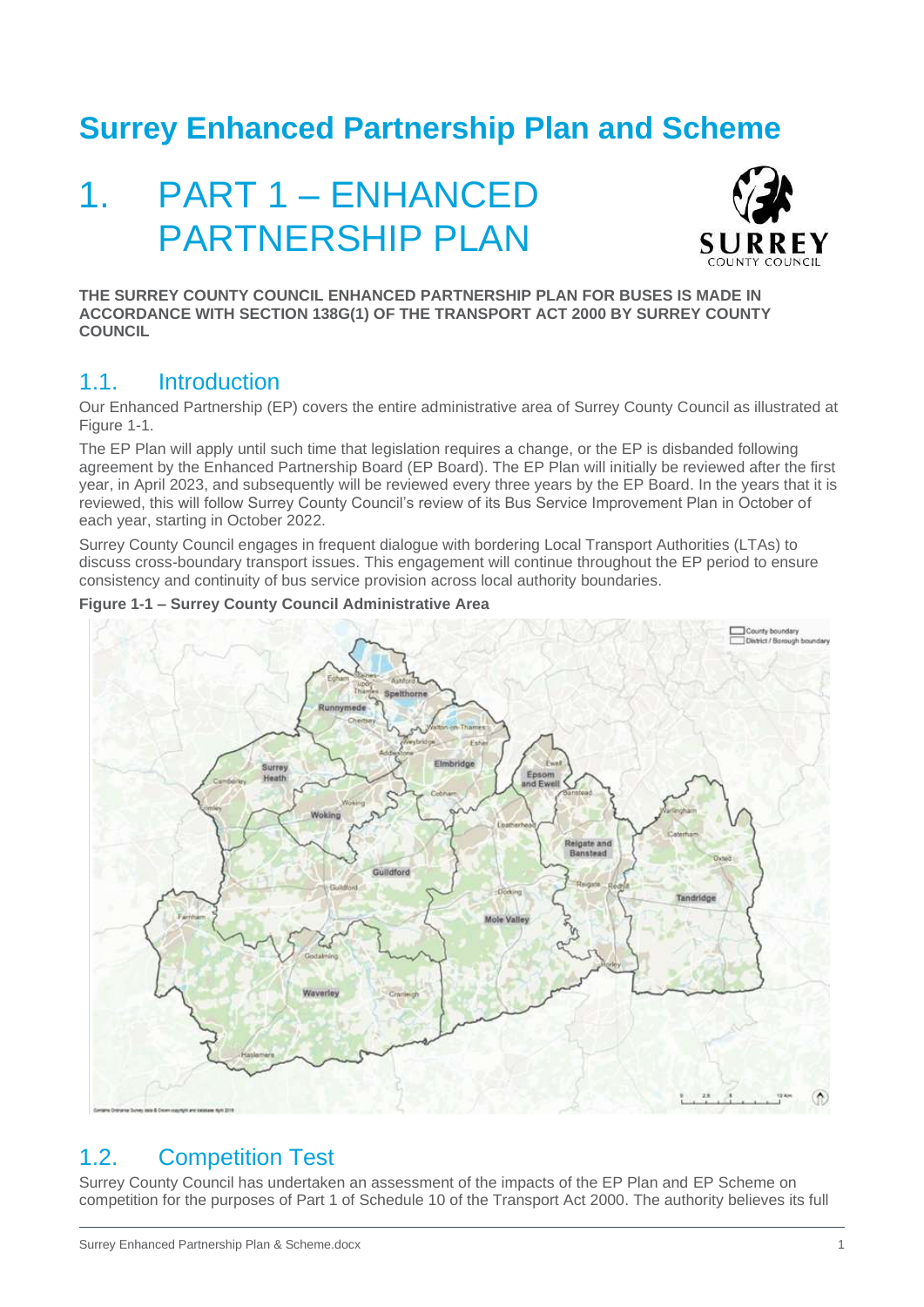implementation will or is likely to have a significantly adverse effect on competition. However, the authority believes the EP Plan and EP Scheme(s) is justified because:

- It is with a view to achieving one or more of the following purposes:
	- securing improvements in the quality of vehicles or facilities used for or in connection with the provision of local services;
	- securing other improvements in local services of benefit to users of local services; and
	- reducing or limiting traffic congestion, noise or air pollution.
- Its effect on competition is or is likely to be proportionate to the achievement of that purpose or any of those purposes.

The Competition and Markets Authority has also been consulted on the proposals as required by section 138F of the Transport Act 2000.

# 1.3. EP Links to Policy Objectives

The EP, alongside Surrey's Bus Service Improvement Plan, will contribute to the delivery of policy objectives outlined within Surrey's existing LTP3 of which some are outlined below. The EP will also contribute to the delivery of the objectives of the emerging new Transport Plan for Surrey (LTP4), that is promoting a Sustainable Travel Hierarchy, including prioritising public transport over private vehicle use.

The objectives of LTP3 were:

- Effective transport: To facilitate end-to-end journeys for residents, business and visitors by maintaining the road network, delivering public transport services and, where appropriate, providing enhancements;
- Reliable transport: To improve the journey time reliability of travel in Surrey;
- Safe transport: To improve road safety and the security of the travelling public in Surrey; and
- Sustainable transport: To provide an integrated transport system that protects the environment, keeps people healthy and provides for lower carbon transport choices.

LTP4 aims to achieve achieving the four key objectives of:

- Decarbonisation:
- Having sustainable growth;
- Having well-connected communities; and
- Having clean air and excellent quality of life.

## 1.4. The Surrey Bus Network and Bus Market

Surrey has a well-established bus network, although the level of service varies greatly depending on location. The network typically serves movements within and between the larger towns and more populated areas of the county, with many routes in the north of the county classified as 'frequent' services. These serve areas such as Staines-upon-Thames, Walton-on-Thames, Epsom, Redhill, Woking and Guildford.

## 1.4.1. Bus Service Supply

Within Surrey there are a limited number of bus services providing a 'walk-up' frequency of at least 5 buses per hour, with many of these in the more densely populated north of the county.

Due to the dispersed nature of the population with many small towns and villages, particularly around the south of the county, there are fewer routes and lower frequencies beyond the services offered in large towns, with many routes operating at less than hourly frequencies. This is particularly true for the inter-urban services within the county borders, with only a handful of these services running at or above one bus per hour throughout the day.

There is limited service provision in the evenings and Sundays, with only main connections provided within and between the larger settlements.

## 1.4.2. Bus Service Infrastructure

Within Surrey there are circa 6,000 bus stops. There are also three bus stations at the Friary in Guildford, alongside Redhill and Staines town centres. These are described in more detail in the EP Scheme at Appendix A.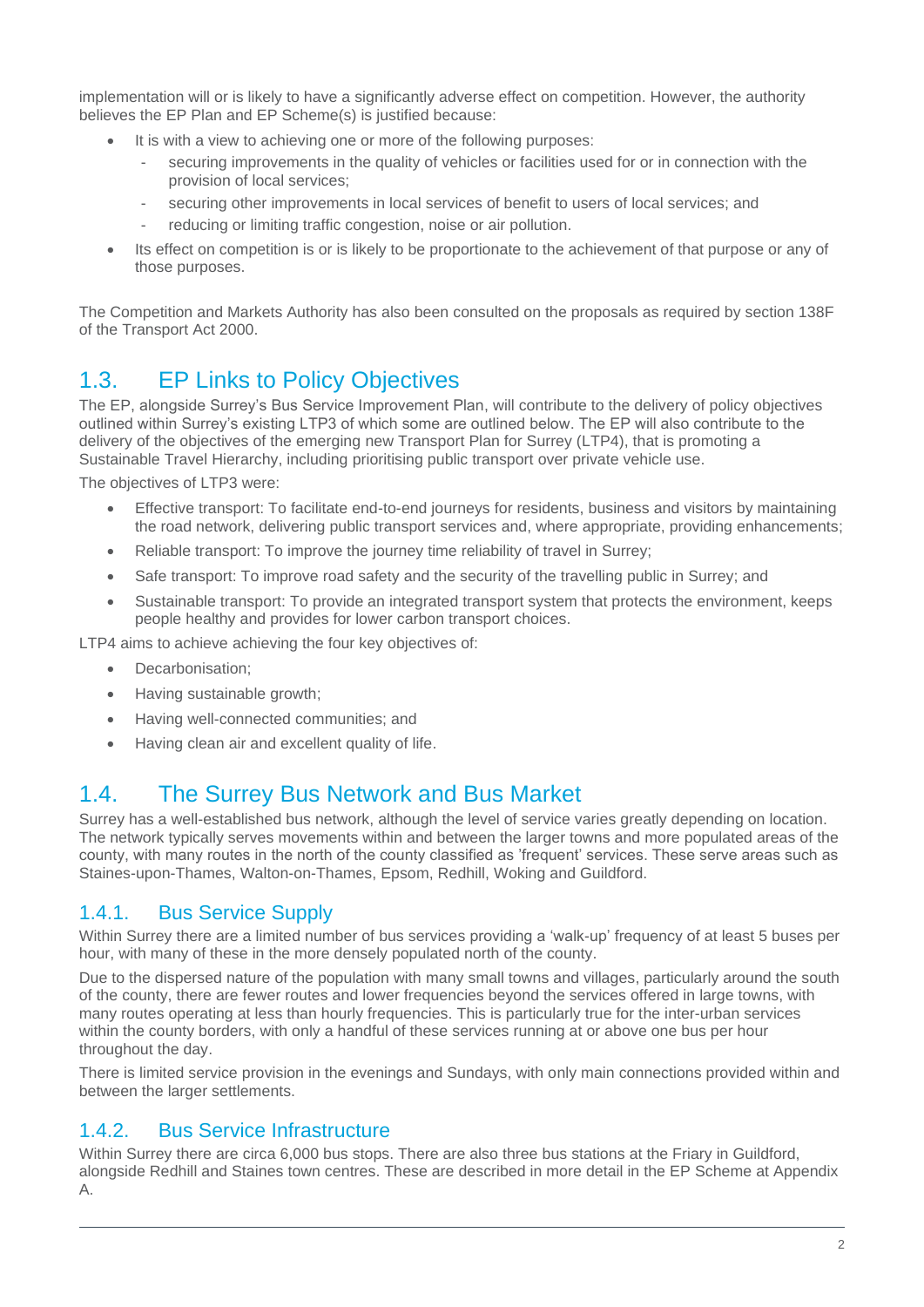## 1.4.3. Bus Fares

Due to the diversity of operators within Surrey, a complicated fare structure with a range of ticketing products is prevalent. These fares may offer good value for money within the smaller urban zones within the county, but can be expensive for longer journeys, with the complexity of ticketing potentially a barrier to bus usage.

There is no county-wide multi-operator ticketing scheme, although an opportunity exists to expand the existing Acorn multi-operator ticket operating in North Surrey. A complexity with the Acorn ticket is the interface with TfL services, in that as TfL does not participate within this scheme, the ticket is not available on a high proportion of services running into northern Surrey.

There is also no standardisation of young persons' fares and at present limited fare offers for key groups (including students and job seekers).

## 1.4.4. Bus Passenger Information

The County Council provides dedicated public transport information on the main Surrey County Council website. This includes full current timetables, information on services accessing destinations such as hospitals and airports, temporary bus timetable changes, temporary changes due to road works and road closures, concessionary ticketing information and maps of bus services.

The quality of bus stop infrastructure within Surrey is variable, particularly away from the principal network in certain rural areas.

Fares information is particularly opaque, with limited information online and no information provided at stops. There is also some provision of real time passenger information across Surrey, although this is limited to key stops and locations.

## 1.4.5. Bus Fleet

Much of the bus fleet in Surrey is mid-life although a large proportion of the fleet is currently compliant with Euro VI standards. There are also nine zero-emission buses within the fleet, with plans to deliver more over the next five years.

The passenger environment on board all fleets is functional, with the age of the vehicles determining the extent to which modern facilities such as USB charging points or next stop audio-visual announcements are available.

There is therefore scope to improve both emission standards and passenger amenity on buses in Surrey.

Appendix C outlines further details relating to current emission standards and onboard facilities of buses in Surrey.

## 1.4.6. Bus Priority Measures

Numerous physical bus priority measures have been established across the county as detailed in Appendix A. There are a number of pinch-points on the bus network, particularly within the key towns, where priority could be further improved. Some sensitive junctions are, however, space-constrained, so consideration of intelligent solutions such as traffic signal priority will be required to make bus journeys quicker and more reliable.

Congestion on locally managed 'A' roads in Surrey is amongst the highest in the country outside London. This has a consequential impact on the punctuality of bus services, particularly at peak times. There are currently congestion issues on links within five of the larger towns, including Guildford and Redhill/Reigate.

## 1.4.7. Bus Service Outcomes

Bus patronage within Surrey, like elsewhere across the country, has declined over the last 10 years, with a reduction in passenger numbers by 1 million (-3%) between 2009/10 and 2018/19.

2019/20 represented the period covering the beginning of the Covid19 pandemic, which caused a significant change in travel behaviour. Within Surrey this resulted in a fall in bus patronage by 1.7 million, equating to a 6% reduction in patronage when compared to the previous year.

A clear challenge exists; that of rebuilding confidence in the bus network and encourage customers to return to the bus.

The number of journeys made by bus for each resident in Surrey is slightly higher than would be predicted by the extent of car ownership by Surrey residents. Yet only 3% of commuters travel to work by bus. This is despite census analysis suggesting that the majority of workers within Surrey both live and work in the same district area, highlighting scope for an increase in bus patronage on local journeys. This is particularly applicable in Woking and Guildford. The current low frequency of some bus services across the county may contribute to the low numbers of commuters currently using the bus network.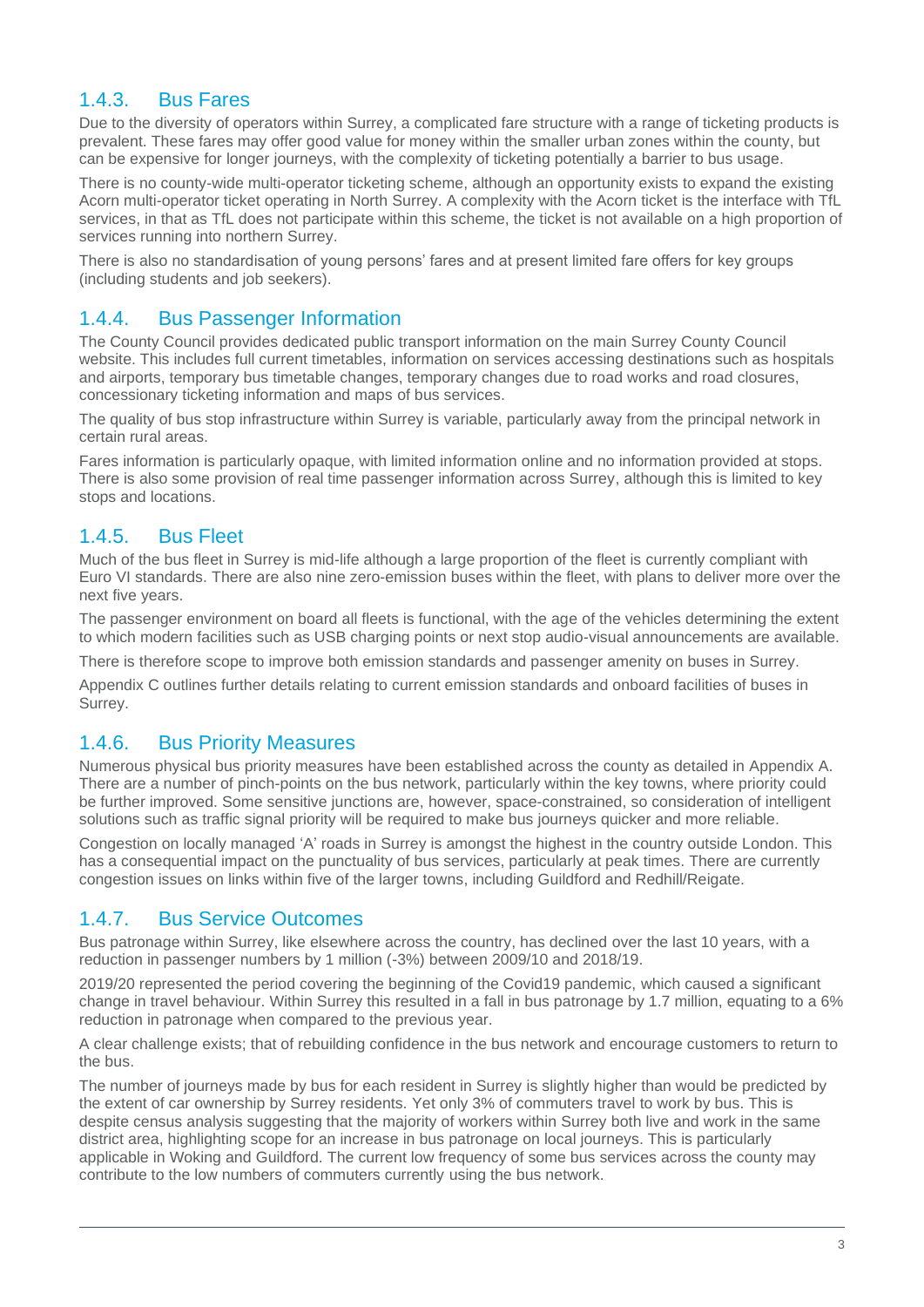There is also scope for working collaboratively with employers and other partners to develop an understanding of travel demand and flows at given times of the day to influence the development of the bus product, particularly to major employment sites.

## 1.4.8. Passenger experience and priorities for improvement

To understand the public perception of Surrey's current bus network, a public engagement questionnaire was live between July and September 2021. There were 544 responses to the survey, which asked people to rank the importance of various elements that would encourage or enable them to use a bus.

Residents ranked reliability (98%), better information (94%), more evening and weekend services (76%), simpler fares and ticketing structures (36%), along with better service frequencies (76%) as key factors in shaping their decision on whether to use the bus or not. This accords closely with data from previous more comprehensive Surrey survey and national surveys.

Surrey County Council proposes to repeat a similar survey each year to inform the annual review of the Bus Service Improvement Plan (BSIP) and in turn to inform the priorities for delivery on the part of the EP.

The National Highways and Transport 2020 survey has also been used as an indicator of resident satisfaction with the local bus network. The results outline that satisfaction with the quality of bus services and public transport more generally is variable depending on the metric considered. Of the survey results, people are most satisfied with their personal safety, quality and cleanliness of buses and quality of the bus stops. Contrastingly, those surveyed are least satisfied with the quality of public transport information, including journey planning information as well as the frequency of buses.

## 1.4.9. Journey time trends

As such, information published by the Department for Transport (DfT) regarding the delay and speed on locally managed 'A' roads has been used as a proxy for understanding bus journey trends in Surrey.

The average delay on locally managed 'A' roads within Surrey increased slightly between 2016 and 2018 by 2.6 seconds to 47 seconds per vehicle per mile (spvpm). This was followed by a slight reduction in 2019 to 44 spvpm. Average speed on locally managed 'A' roads has however been broadly consistent over the study period, with a value of around 25km/h displayed across the period of 2016-19. The increased journey times and lower levels of reliability caused by congestion can reduce the desirability of bus services to customers as well as increasing the financial cost of delivering the bus service. The measures supported by the EP will work to improve journey times and reliability in Surrey primarily through improvements to bus priority.

## 1.4.10. Objectives

It should be noted that this EP will seek to identify and secure appropriate levels of funding from the National Bus Strategy and from other sources to deliver the schemes identified in this EP and in the BSIP as being required to deliver these targets.

| Objective                              | How We Will Achieve This                                                                                                                                                                                                                                                                                                                                                                                                                                                                                                  |  |  |  |  |
|----------------------------------------|---------------------------------------------------------------------------------------------------------------------------------------------------------------------------------------------------------------------------------------------------------------------------------------------------------------------------------------------------------------------------------------------------------------------------------------------------------------------------------------------------------------------------|--|--|--|--|
| More frequent and<br>reliable services | Improve the daytime frequency of identified key services to half hourly.<br>$\bullet$                                                                                                                                                                                                                                                                                                                                                                                                                                     |  |  |  |  |
|                                        | Increasing the hours of operation of services to provide for journeys throughout<br>٠<br>the day, evenings and at weekends.                                                                                                                                                                                                                                                                                                                                                                                               |  |  |  |  |
|                                        | Invest in bus priority corridors to reduce bus journey times and increase<br>٠<br>reliability, based on five largely urban areas: Redhill and Reigate, Guildford and<br>Woking, Blackwater Valley, Elmbridge and North West Surrey (including access<br>to Heathrow). In many cases such as the A23 Redhill to Gatwick corridor, this<br>will give a Bus Rapid Transit (BRT) look and feel to services along these routes.<br>Bus priority will be in the form of both physical measures and intelligent bus<br>priority. |  |  |  |  |
|                                        | Invest in enforcement of bus priority measures and key junctions.<br>٠                                                                                                                                                                                                                                                                                                                                                                                                                                                    |  |  |  |  |
|                                        | Review our most rural communities for the suitability of introducing Digital<br>٠<br>Demand Responsive Transport (DDRT).                                                                                                                                                                                                                                                                                                                                                                                                  |  |  |  |  |
|                                        | Standardise the Community Transport offer to make it consistent and integrate<br>with other modes.                                                                                                                                                                                                                                                                                                                                                                                                                        |  |  |  |  |
|                                        |                                                                                                                                                                                                                                                                                                                                                                                                                                                                                                                           |  |  |  |  |

### **Table 1 - Enhanced Partnership Objectives**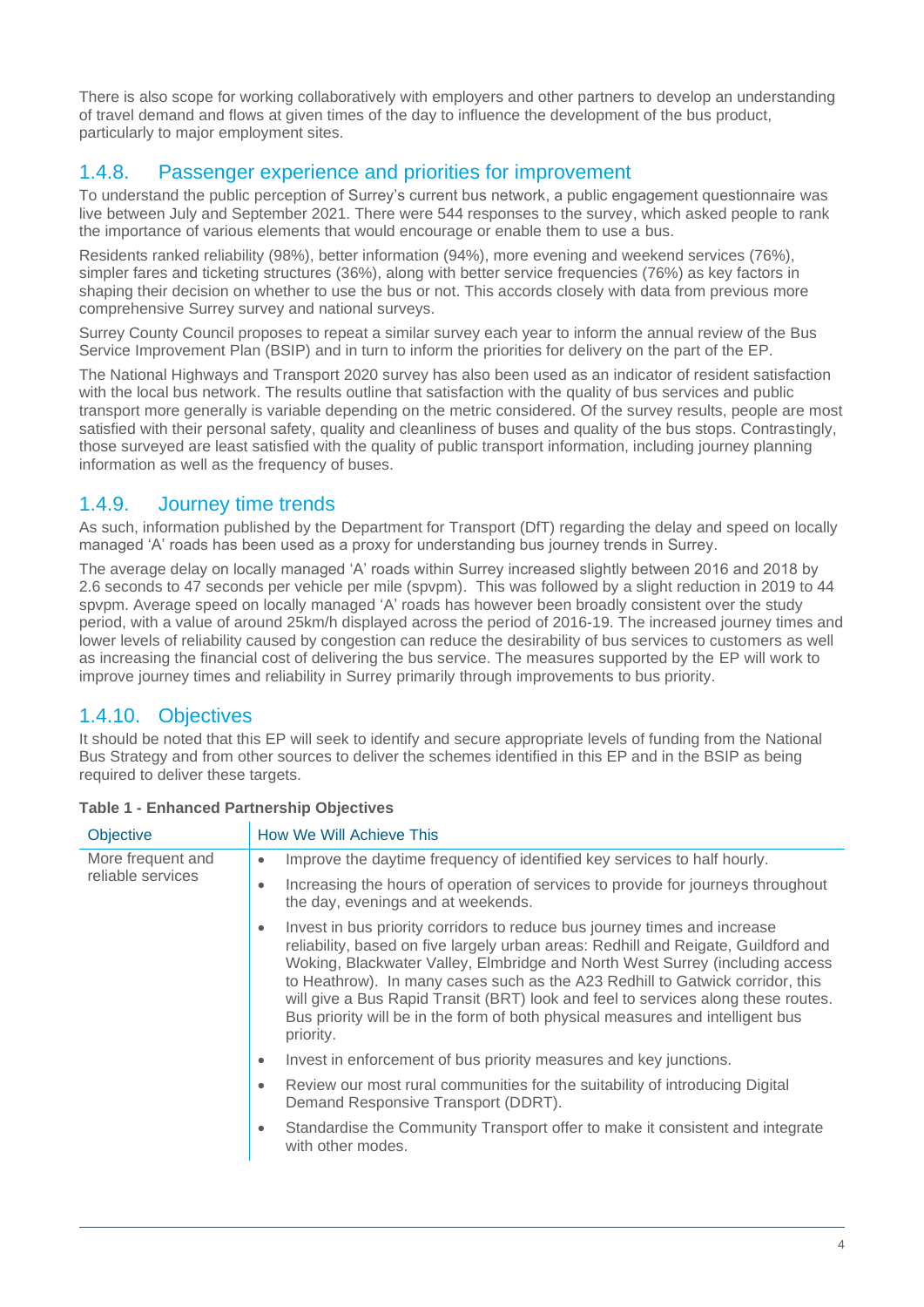| Objective                                                     | How We Will Achieve This                                                                                                                                                                                                                                                                                                           |  |  |  |  |
|---------------------------------------------------------------|------------------------------------------------------------------------------------------------------------------------------------------------------------------------------------------------------------------------------------------------------------------------------------------------------------------------------------|--|--|--|--|
| Improvements to<br>planning / integration<br>with other modes | Work with bus operators to ensure less frequent bus services offer interchange<br>$\bullet$<br>potential at railway stations, which will not require changes to railway timetables<br>due to the frequency of services at most of the county's railway stations.                                                                   |  |  |  |  |
|                                                               | Give a focus to the provision of multi-modal travel information.<br>$\bullet$                                                                                                                                                                                                                                                      |  |  |  |  |
|                                                               | Expand and review Surrey's supported service network, using the three-<br>$\bullet$<br>category hierarchy to prioritise service improvements based on maximising<br>outcomes for users and potential for increasing passenger journey numbers.                                                                                     |  |  |  |  |
|                                                               | Work with operators to review service numbering and identify opportunities for<br>$\bullet$<br>practicable changes.                                                                                                                                                                                                                |  |  |  |  |
| Improvements to                                               | Pursue contactless 'tap on and tap off' charging with daily and weekly capping.<br>$\bullet$                                                                                                                                                                                                                                       |  |  |  |  |
| fares and ticketing                                           | The County Council will expand the Acorn (or similar) multi-operator multi-<br>$\bullet$<br>journey ticketing scheme with a standardised product and cost across a wider<br>area.                                                                                                                                                  |  |  |  |  |
|                                                               | Investigate ways to make existing products more competitive against those<br>$\bullet$<br>offered by TfL, engaging with TfL as appropriate.                                                                                                                                                                                        |  |  |  |  |
|                                                               | Half-fare scheme for under-20s, free travel for young carers, and discounted<br>$\bullet$<br>evening fares.                                                                                                                                                                                                                        |  |  |  |  |
| Higher specification<br>buses                                 | The County Council will work with operators to modernise fleets to the most<br>$\bullet$<br>appropriate vehicle for the given route, focusing on cleaner and greener<br>technology. This will be a combination of investment in zero-emission buses<br>and retrofitting older diesel buses to meet Euro VI emissions standards.    |  |  |  |  |
|                                                               | We will use the BSIP as a catalyst to further support operators to decarbonise<br>$\bullet$<br>their fleets.                                                                                                                                                                                                                       |  |  |  |  |
|                                                               | We will work with operators to upgrade amenities on buses, including facilities<br>$\bullet$<br>such as Wi-Fi and next stop announcements as standard. CCTV provision on<br>buses will be mandated.                                                                                                                                |  |  |  |  |
|                                                               | We will work closely with Borough and District councils to improve bus stop<br>$\bullet$<br>infrastructure. This will include bus shelter provision, improved facilities and<br>information, alongside safety interventions such as improved lighting and<br>personal safety measures.                                             |  |  |  |  |
|                                                               | The County Council will work with bus operators and leisure attractions to<br>$\bullet$<br>understand the need for transport and the potential opportunities to encourage<br>the use of the bus to these sites.                                                                                                                    |  |  |  |  |
| Improvements to<br>passenger<br>engagement                    | A Stakeholder Reference Group will be created. This will form a key part of<br>$\bullet$<br>ensuring the views of groups are heard, playing a vital role in shaping the<br>priorities for the EP. Our passenger charter will be informed by these<br>stakeholders.                                                                 |  |  |  |  |
|                                                               | Regular customer satisfaction and other surveys will run throughout the life of<br>$\bullet$<br>the EP to check whether the changes and improvements being implemented<br>are being seen and felt by bus users in a positive way.                                                                                                  |  |  |  |  |
|                                                               | We will continue to develop and enhance the information provided by the<br>$\bullet$<br>council for bus services, ensuring that this is improved both digitally and by<br>traditional mediums. There will be more focus on marketing and promotion of<br>the bus offer, through digital means including social media and in print. |  |  |  |  |
|                                                               | Improve dementia and autism awareness training for bus staff across Surrey.<br>$\bullet$                                                                                                                                                                                                                                           |  |  |  |  |
|                                                               | Customer services assistance available 24/7.<br>$\bullet$                                                                                                                                                                                                                                                                          |  |  |  |  |

Delivery of interventions against these objectives will contribute to the four key targets for outcomes that Surrey County Council has identified, namely:

- To improve bus journey times in 2024/25 (increase in average speed of buses)
	- ‐ Across the county by 5%
	- ‐ In the Redhill & Reigate Bus Priority Programme Area to experience an improvement in average bus speed of 8%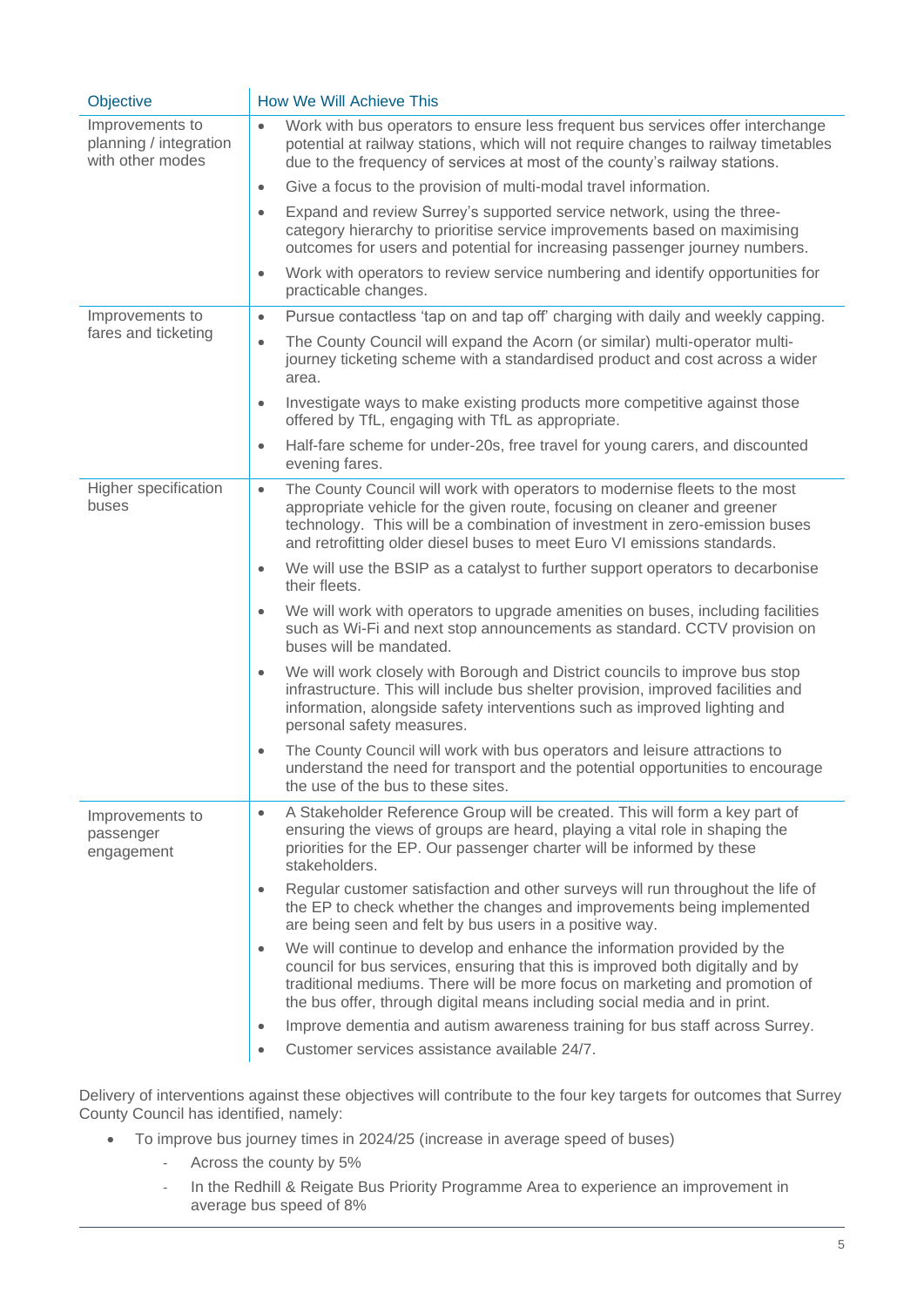- ‐ In the Guildford Bus Priority Programme Area to experience an improvement in average bus speed of 5%
- In the Blackwater Valley Bus Priority Programme Area to experience an improvement in average bus speed of 7%
- ‐ In the Elmbridge Bus Priority Programme Area to experience an improvement in average bus speed of 5%
- ‐ In the Northwest Surrey Bus Priority Programme Area (including Access to Heathrow) to experience an improvement in average bus speed of 5%
- To improve bus journey time reliability with the following targets by 2024/25:
	- ‐ Reliability of countywide bus services of 88.5%
	- ‐ Reliability of bus services in the Redhill & Reigate Bus Priority Programme Area of 90.7%
	- ‐ Reliability of bus services in the Guildford Bus Priority Programme Area of 90.2%
	- ‐ Reliability of bus services in the Blackwater Valley Bus Priority Programme Area of 92.7%
	- ‐ Reliability of bus services in the Elmbridge Bus Priority Programme Area of 81.2%
	- ‐ Reliability of bus services in the Northwest Surrey Bus Priority Programme Area (including Access to Heathrow) of 74.5%
- To increase passenger numbers to achieve the following targets by 2024/25:
	- ‐ Countywide increase in passenger numbers to 28.78 million
	- Within the Redhill & Reigate Bus Priority Programme Area an increase in passenger numbers to 3.85 million
	- ‐ Within the Guildford Bus Priority Programme Area an increase in passenger numbers to 8.53 million
	- ‐ Within the Blackwater Valley Bus Priority Programme Area an increase in passenger numbers to 2.30 million
	- ‐ Within the Elmbridge Bus Priority Programme Area an increase in passenger numbers to 1.96 million
	- ‐ Within the Northwest Surrey Bus Priority Programme Area (including Access to Heathrow) an increase in passenger numbers to 2.39 million
- To improve passenger satisfaction by 6% in 2024/25

# 2. PART 2 – ENHANCED PARTNERSHIP **SCHEME**

## 2.1. Definitions

| 1985 Act                    | Transport Act 1985                                                                                                                                                                                  |  |  |  |  |  |
|-----------------------------|-----------------------------------------------------------------------------------------------------------------------------------------------------------------------------------------------------|--|--|--|--|--|
| 2000 Act                    | Transport Act 2000                                                                                                                                                                                  |  |  |  |  |  |
| 2017 Act                    | Bus Services Act 2017                                                                                                                                                                               |  |  |  |  |  |
| Large, or Other<br>Operator | The two Operators providing the two highest percentages of Qualifying Bus Service<br>route mileage within Surrey at the start of each Council financial year will be classed<br>as Large Operators. |  |  |  |  |  |
|                             | In addition, Transport for London will be classed as a Large Operator in its role as<br>commissioner of certain bus services in Surrey as part of the London Bus Network.                           |  |  |  |  |  |
|                             | All other operators will be Other Operators.                                                                                                                                                        |  |  |  |  |  |
|                             | Where Qualifying Bus Services are provided by multiple operating companies or<br>subsidiaries of the same owning group, they are to be, or considered to be provided<br>by one Operator.            |  |  |  |  |  |
|                             | For the avoidance of doubt, a list of Large and Other Operators will be published at<br>the start of each Council financial year.                                                                   |  |  |  |  |  |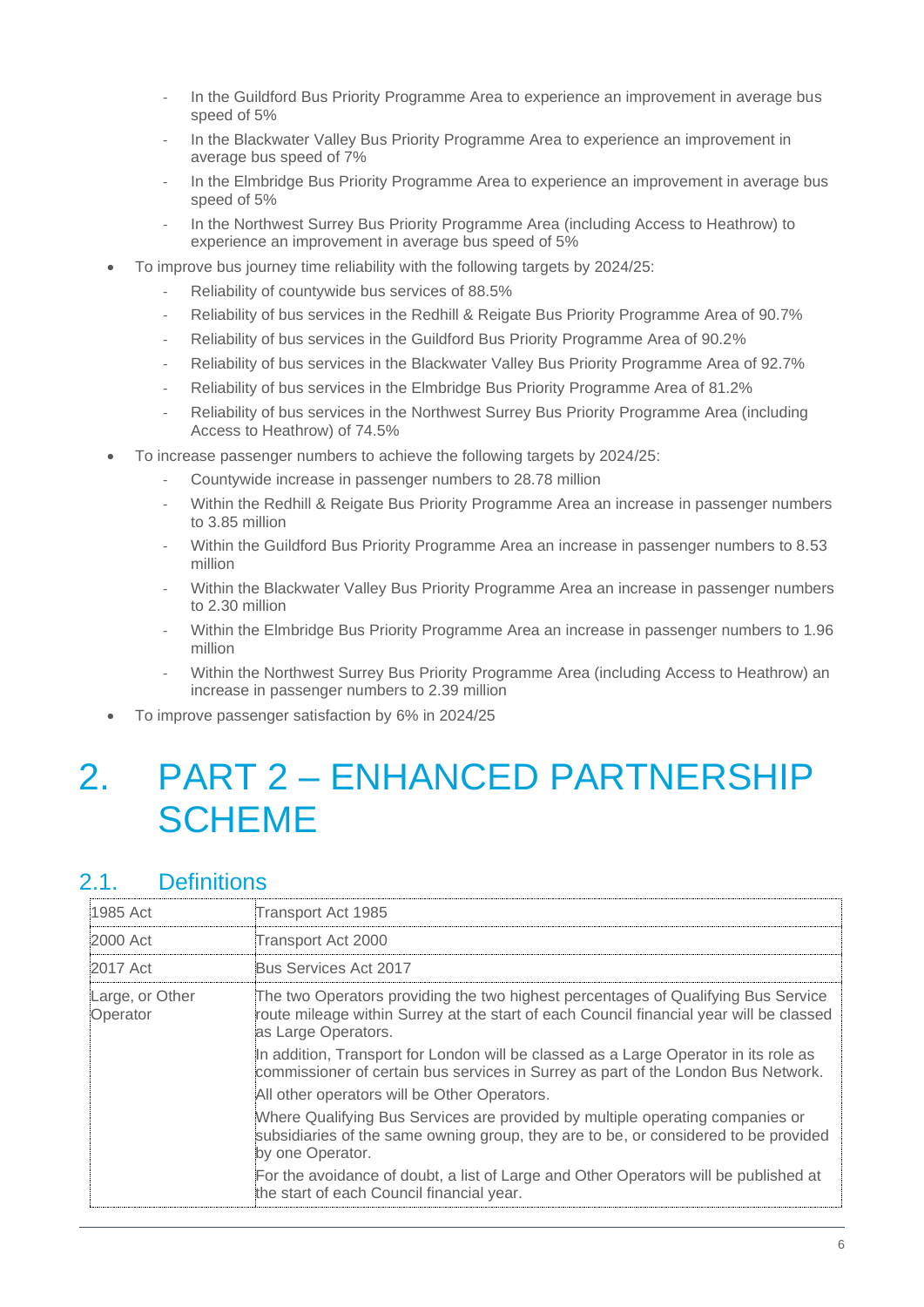| Bus Operators (or<br>Operators)                        | All Operators running Qualifying Bus Services taken collectively.                                                                                                                                                                                            |  |  |  |  |
|--------------------------------------------------------|--------------------------------------------------------------------------------------------------------------------------------------------------------------------------------------------------------------------------------------------------------------|--|--|--|--|
| <b>EP Delivery Group</b>                               | Providing specific support as requested by the EP Board, the EP Delivery Group will<br>be comprised of county council officers and representatives from bus operators.                                                                                       |  |  |  |  |
|                                                        | EP Delivery Group membership will include relevant officers from the County Council<br>and bus operator representatives with specific knowledge and / or experience to<br>support the decision making and oversight role of the EP Board.                    |  |  |  |  |
|                                                        | Terms of Reference for this EP Delivery Group can be found in Appendix D.                                                                                                                                                                                    |  |  |  |  |
| <b>Enhanced Partnership</b>                            | The Enhanced Partnership covering the geographic extent of theadministrative<br>boundary of the County of Surrey shown for identification purposes only on the plan<br>at Figure 1-1.                                                                        |  |  |  |  |
| <b>Enhanced Partnership</b><br><b>Scheme Variation</b> | This comprises either:<br>A variation of the Enhanced PartnershipScheme as a result of the voting mechanism<br>set out in Section 2.7 with respect to Facilities, Measures or Requirements<br>or                                                             |  |  |  |  |
|                                                        | A variation of the EP Plan or EP Scheme agreed as a result of the mechanism set<br>out in Section 2.7.3.                                                                                                                                                     |  |  |  |  |
|                                                        | Each of which will then constitute a formal variation of the EP Scheme for the<br>purposes of s.138E(1) of the 2000 Act.                                                                                                                                     |  |  |  |  |
| <b>EP Board</b>                                        | The decision-making governance board that agrees the Facilities, Measures and<br>Requirements to be implemented by the EP.                                                                                                                                   |  |  |  |  |
|                                                        | The EP Board is also responsible for the formal review of the EP Plan, in line with the<br>timescales stated in the EP Plan, and EP Scheme each time the EP Board meets.                                                                                     |  |  |  |  |
|                                                        | The EP Board will be chaired by the Surrey County Council Cabinet Member for<br>Transport & Infrastructure, with representation from Surrey bus operators and<br>Transport for London (TfL).                                                                 |  |  |  |  |
|                                                        | Terms of Reference for the Board can be found in Appendix D.                                                                                                                                                                                                 |  |  |  |  |
| <b>Exempt Bus</b><br>Service                           | Services excluded from classification as Qualifying Bus Services as stated in section<br>2.3.4 of this document.                                                                                                                                             |  |  |  |  |
| Facilities                                             | Those facilities referred to in Appendix A which shall be deemed such for the<br>purposes of s.138D(1) of the 2000 Act.                                                                                                                                      |  |  |  |  |
| Measures                                               | Those measures referred to in Appendix B which shall be deemed as such for the<br>purposes of s.138D(2) of the 2000 Act.                                                                                                                                     |  |  |  |  |
| <b>Operator Objection</b><br>Mechanism                 | As defined at The Enhanced Partnership Plans and Schemes (Objections)<br>Regulations 2018                                                                                                                                                                    |  |  |  |  |
| Qualifying Bus Service                                 | A registered local bus service with one or more stopping place within the<br>geographical area of the Enhanced Partnership, with the exception of services stated<br>in Section 2.3.4 of this document.                                                      |  |  |  |  |
|                                                        | For the avoidance of doubt, a list of Qualifying Bus Services will bepublished at the<br>start of each the council financial year.                                                                                                                           |  |  |  |  |
|                                                        | In addition, any tendered service on which the tendering authority takes the revenue<br>risk will not be subject to the Operator Objection mechanism, consistent with The<br>Enhanced Partnership Plans and Schemes (Objections) Regulations 2018.           |  |  |  |  |
| Requirements                                           | Those requirements placed on all Qualifying Bus Services other than where<br>exemptions are agreed by the EP Board, identified in Appendix C which shall be<br>deemed as such for the purposes of s.138C 2000 Act.                                           |  |  |  |  |
| Group (SRG)                                            | Stakeholder Reference External group to support the EP Board by providing scrutiny and challenge to the<br>delivery of the EP.                                                                                                                               |  |  |  |  |
|                                                        | The Stakeholder Reference Group is not a decision-making body. However, it can<br>request for Facilities, Measures and Requirements for inclusion in the EP Scheme,<br>subject to the agreement of the EP Board. It can also request items for discussion at |  |  |  |  |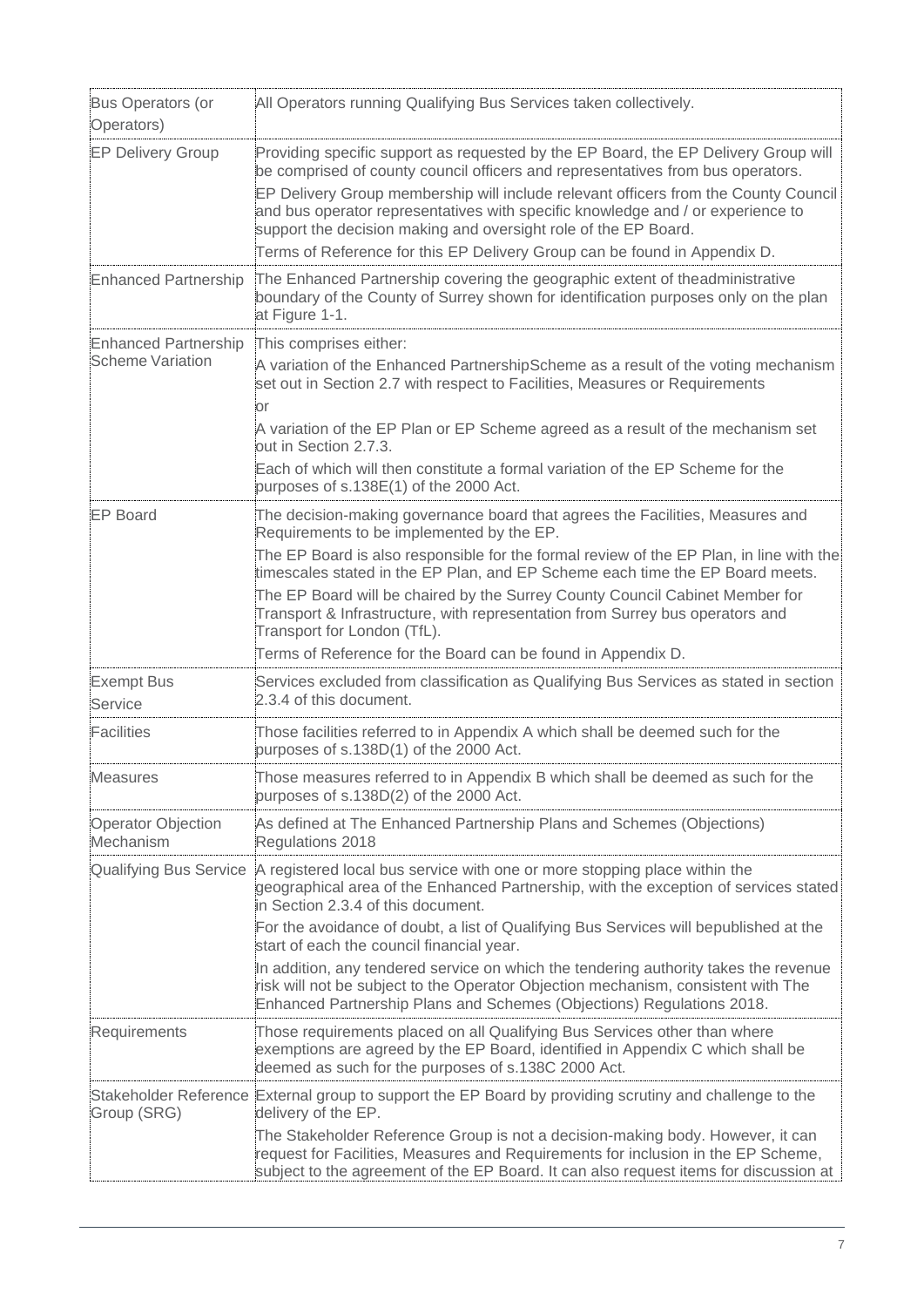| EP Board meetings or updated subsequent to EP Board meetings, to be provided by<br>Surrey County Council officers. |
|--------------------------------------------------------------------------------------------------------------------|
| Terms of Reference for this group can be found in Appendix D.                                                      |

# 2.2. EP Scheme Content

This document fulfils the statutory requirements for an EP Scheme. In accordance with statutory requirements in sections 138A to S of the Transport Act 2000, the EP Scheme document sets out:

- Scope of the EP Scheme and commencement date
- Obligations on the Local Authorities
- Obligations on Bus Operators
- Governance Arrangements
- Arrangements for Reviewing, Varying or Revoking the EP Scheme

The EP Scheme has been developed by Surrey County Council in the administrative area of Surrey and those bus operators that provide local bus services in the EP Scheme area. It sets out obligations and requirements on both Surrey County Council and operators of local services in the administrative area of Surrey to achieve the intended improvements, with the aim of delivering the objectives of the associated EP Plan.

This is to deliver the aims and objectives as set out in the Bus Service Improvement Plan for Surrey.

# 2.3. Scope of the EP Scheme and Commencement Date

## 2.3.1. The EP Scheme Scope

The EP Scheme will support the improvement of all Qualifying Bus Services operating in the administrative area of Surrey County Council, as shown at Figure 1-1 of the EP Plan.

### 2.3.2. Commencement Date

The EP Scheme enters into force at the same time as the EP Plan on 2 May 2022.

## 2.3.3. Duration and Review

The EP Plan will last in perpetuity, until such time that legislation requires a change, or the EP is revoked by the EP Board, following the process set out in this document and as set out at Section 138O of the Transport Act 2000.

The EP Plan will be reviewed initially after the first year of commencement and then every three years.

The EP Scheme will be reviewed annually, with the Facilities, Measures and Requirements contained within it will be reviewed at least every six months.

## 2.3.4. Exempted Services

The following services are exempt from entering the EP Plan and Scheme:

- Any schools or works registered local bus service not eligible for Bus Service Operators Grant;
- Any cross-boundary registered local bus service with less than 10% of its route mileage within the Enhanced Partnership area except where the EP Board agree that there are particular reasons why its inclusion in the EP would be to the benefit of the EP's objectives defined in the EP Plan;
- Any services operated under section 22 of the 1985 Act; and
- Any registered local bus service that is an excursion or tour.

In addition, the EP Board may agree to exempt specific Qualifying Bus Services from any individual Requirements or exempt specific assets or infrastructure from Facilities or Measures that it agrees should be implemented.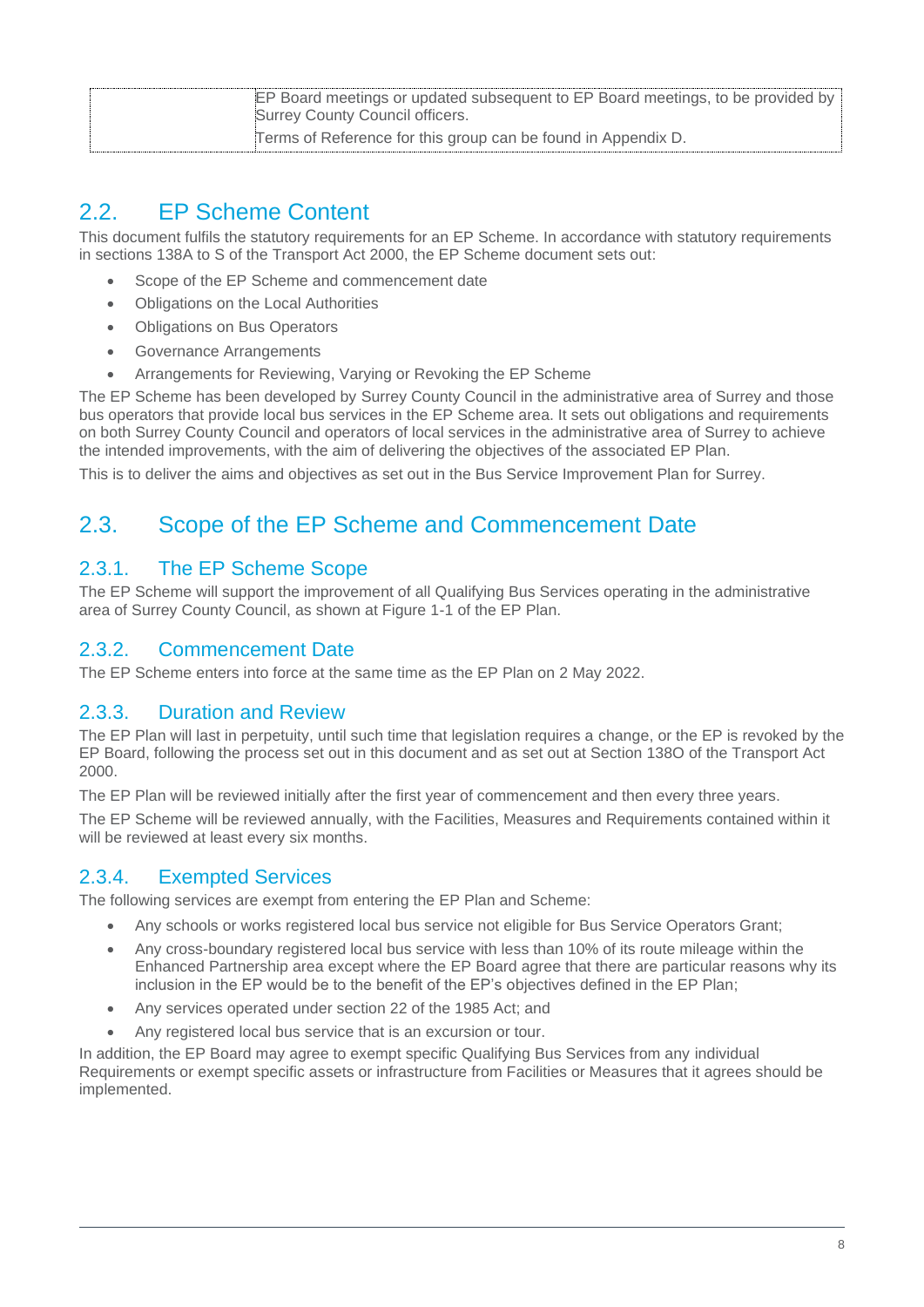# 2.4. Obligations on the Authority

## 2.4.1. Facilities

Existing Facilities maintained by Surrey County Council are shown at **Appendix A**. These consist of bus priority schemes; bus stations and interchanges; and bus stops.

Any change to the inventory of existing bus priority schemes or bus stations or interchanges outlined at Appendix A is subject to the approval of the EP Board under the voting mechanism defined at 2.6.3. In addition, any proposal to remove bus priority schemes or bus stations and interchanges or amend the scope of these is subject to there being no objections received from Operators of Qualifying Bus Services utilising those Facilities at the time the proposal is made (see Section 2.7.2 – variation).

Facilities that the Board have agreed should be made and which have received any consents necessary from Surrey County Council for implementation, but which have not yet been implemented, are shown at **Appendix A.**

The full list of Facilities proposed under the Surrey Bus Service Improvement Plan not included in either of the above appendices is shown at **Appendix A.**

## 2.4.2. Measures

Existing Measures provided by Surrey County Council are shown at **Appendix B.**

Measures that the EP Board have agreed should be made and which have received any consents necessary from Surrey County Council for implementation, but which have not yet been implemented, are shown at **Appendix B.**

The full list of Measures proposed under the Surrey Bus Service Improvement Plan not included in either of the above appendices is shown at **Appendix B.**

# 2.5. Obligations on Local Bus Operators

The existing Requirements on Operators in providing Qualifying Bus Services are shown at **Appendix C.**

Requirements on Operators that will apply at the making of this Scheme are shown at **Appendix C**. Further Requirements that may be agreed by the EP Board from time to time are also shown at **Appendix C.**

The full list of Requirements proposed under the Surrey Bus Service Improvement Plan but not included in either of the above appendices is shown at **Appendix C.**

Any Requirement has effect only in relation to so much of a Qualifying Bus Service as is provided in the area to which that Requirement relates.

If a Requirement applies to a Qualifying Bus Service, the operator of that service must comply with that Requirement.

# 2.6. Governance

## 2.6.1. Governance Arrangements

For decision-making purposes, and accountability for the success of the Enhanced Partnership, the partnership will be governed by the Enhanced Partnership Board (EP Board).

The EP Board will be supported by the Stakeholder Reference Group (SRG), who will provide independent challenge and scrutiny to the partnership.

- EP Board established by the Enhanced Partnership with the mandate to take decisions using an Enhanced Partnership Scheme Variation mechanism (section 2.7.2) on issues put to them by the reference group, and other issues identified as being relevant to partnership delivery; and
- Stakeholder Reference Group a forum for stakeholders relevant to the bus network that will monitor delivery and progress against targets that is able to propose Facilities, Measures and Requirements to the EP Board for their consideration.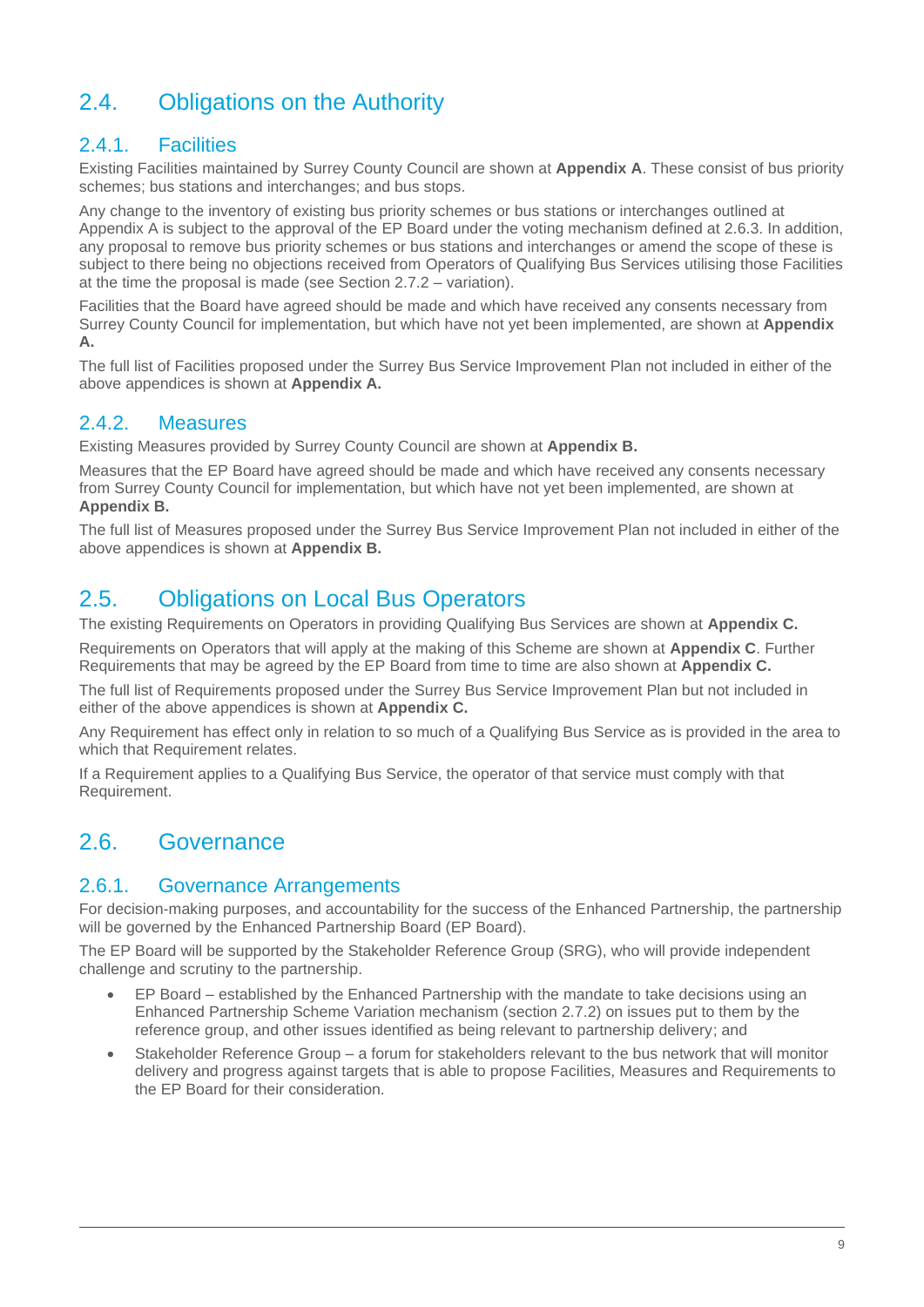## 2.6.2. Stakeholder Reference Group

#### 2.6.2.1. Purpose

The Stakeholder Reference Group is created to provide opportunity to discuss issues of any kind affecting bus provision or operation in Surrey, consulting with the Group members to build consensus across stakeholders and to make recommendations to the EP Board for decision.

The Stakeholder Reference Group will play a role in the accountability for delivery against any Facility, Measure and / or Requirement agreed by the EP Board.

The Terms of Reference for the Stakeholder Reference Group are in Appendix D.

#### 2.6.2.2. Membership

Stakeholder Reference Group representatives have been invited from, but not limited to:

- Any Qualifying Bus Service Operators;
- Community Transport Providers;
- All borough and district councils in Surrey;
- All Surrey Voluntary, Community and Faith Sector groups; and
- All existing Bus User Groups or any newly created user groups during the life of the EP.

#### 2.6.2.3. Meeting Arrangements

Stakeholder Reference Group meetings will take place not less than twice per year, normally six weeks before each EP Board meeting. Meetings will be administered by officers from Surrey County Council, including, for example, arranging meetings, taking and circulating minutes.

The Chair of the Stakeholder Reference Group will be agreed by the group at the first meeting

Meeting length will vary according to agenda content but ordinarily expected to be one to two hours.

Any business for a Stakeholder Reference Group meeting must be submitted in writing (by post or email) in advance for inclusion on the agenda. Any request for inclusion of items on the agenda must include an explanation of how they fulfil the objectives set out in the EP Plan.

Agendas and meeting papers (including a copy of minutes and outcomes of decisions taken at the previous EP Board meeting) will be circulated by Surrey County Council no less than one week in advance of each meeting, and draft minutes circulated no more than two weeks after each meeting. Draft minutes will be approved at the next Stakeholder Reference Group meeting.

## 2.6.3. The Enhanced Partnership Board

#### 2.6.3.1. Purpose

The EP Board is the decision-making body for the EP. It is accountable for the successful delivery of any agreed Facilities, Measure or Requirements to be implemented to meet the outcomes and targets as set out in the Surrey Bus Service Improvement Plan.

Further detail of the role of the EP Board in the Terms of Reference in Appendix D. The terms of reference will be formally agreed at the first meeting of the EP Board and then reviewed at the same time at the regular EP Scheme review periods as set out in this document.

The EP Board may constitute tasks to the EP Delivery Group as it may consider helpful from time to time to research particular matters of relevance and to develop business cases to the satisfaction of the EP Board members and a level of detail suitable for consideration by the EP Board. To facilitate this, the EP Delivery Group's membership will be constituted jointly with other local transport authorities, as circumstances require.

#### 2.6.3.2. Decision Making

The scope of the EP Board's decision-making will be on those matters set out in the Bus Service Improvement Plan and the Enhanced Partnership Plan.

All decisions of the EP Board should be agreed by consensus among the members of the Board attending a regular or specially-convened meeting. Decisions of the EP Board will be made by way of a vote through a show of hands of those attending the meeting and entitled to vote.

Each member of the EB (including the Chair) will have one vote.

EP Board meetings will require a quorum of, in addition to the Chair, the two Large Operator representatives, a minimum of two Other Operators, one TfL representative and one Surrey County Council officer representative.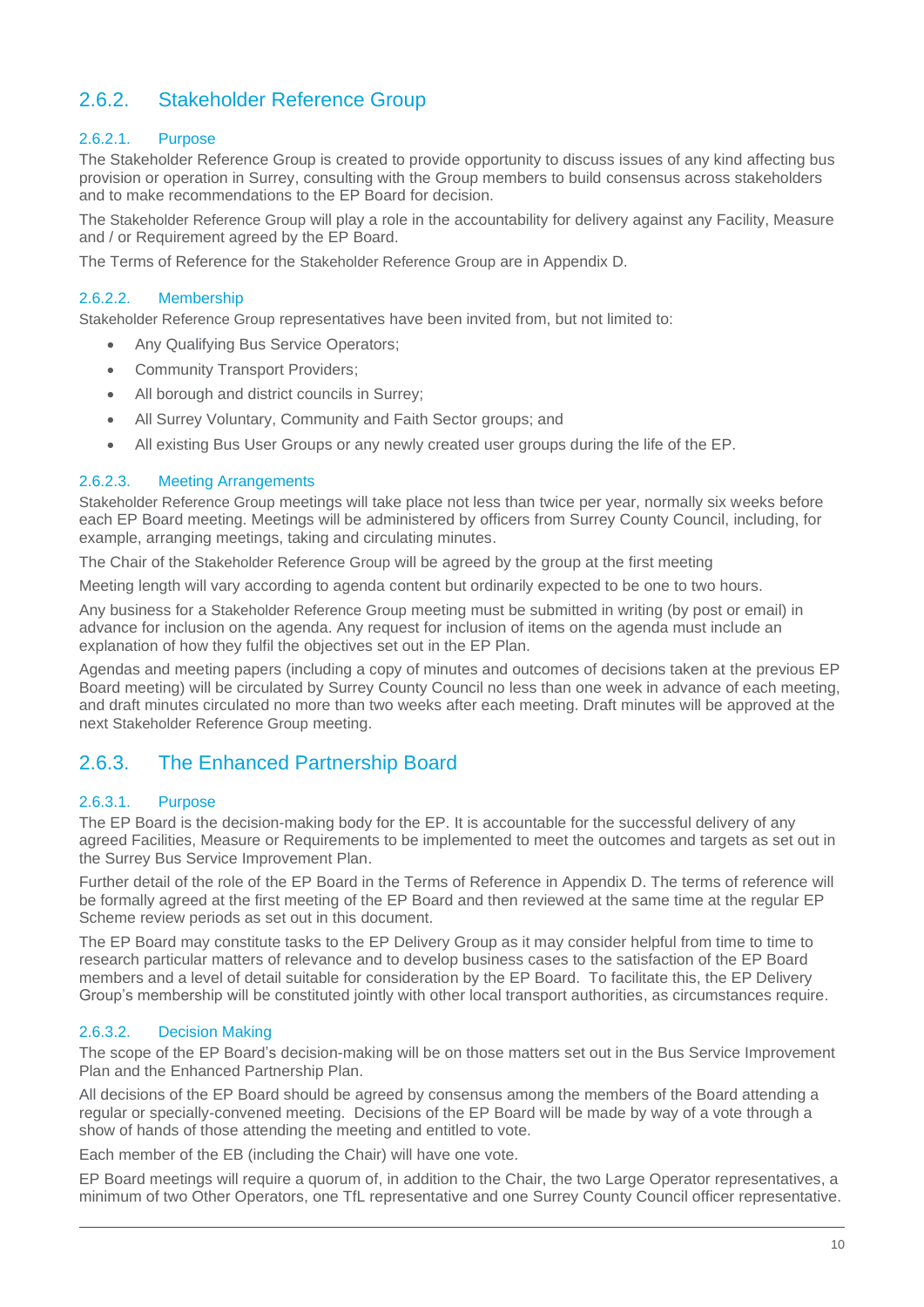An Operator representative may, if necessary, arrange for an alternate or deputy from the same category to participate with voting rights.

Decisions will be passed by way of a unanimous vote in favour by members of the Board attending the meeting and entitled to vote. Abstentions will be noted as such but will not count against the vote and so if all other votes are in favour (no votes against) the decision will be passed.

If an EP Board member does not attend the meeting, or send a delegate, their vote will be viewed as an abstention so as not to unnecessarily delay the decision-making process and wider function of the EP Board.

Should an EP Board member not be able to attend a meeting or send a delegate, the Chair will accept comments, votes for, or against and abstentions in writing no later than two working days prior to the meeting.

If the members of the EP Board do not reach consensus, further discussions can take place during the Board meeting to determine a way forward, with a new vote then taken. If consensus still cannot be reached, the matter will be held over for further discussions away from the Board meeting, with the decision then brought back to a subsequent Board meeting (regular or specially convened).

It should be noted and understood that any agreement made by the EP Board for the delivery of any element of the EP Scheme, Appendices A to C, then becomes an obligation under this EP Plan.

However, with agreement, the EP Board may choose for a specific operator/s or geographical area to be exempted from the decision. This may be for a limited time or in perpetuity, depending on the circumstances and decision being made.

Certain decisions made by the EP Board may constitute Enhanced Partnership Scheme Variations pursuant to Section 2.7.2 hereof if the requirements therein are met.

The EP Board will agree proposals for the design and implementation of interventions in the form of Facilities, Measures and Requirements, drawing on the Surrey Bus Service Improvement Plan and receiving advice and proposals from the Stakeholder reference Group. It will be responsible for prioritising these interventions against available funding as required.

The below gives some examples of the scope of decision-making areas for the EP Board:

- Variation of the EP Plan, at the regular review periods set out in this document and in line the formal variation process under section 138K of the Transport Act 2000;
- The elements of the EP Scheme Facilities, Measures and Requirements to be implemented and when;
- Variation of the EP Scheme, at the regular review periods set out in this document and in line the formal variation process under section 138E of the Transport Act 2000 and where the change meets the criteria set out in sections 138K (4) and 138K (5) of the Transport Act 2000;
- Exemptions from decisions and obligations;
- Prioritisation and reprioritisation of elements within the EP Scheme; and
- New inclusions to the EP Scheme, as suggested by the county council, operators or the Stakeholder Reference Group, as per the review and variation arrangements set out in this document.

#### 2.6.3.3. Membership

The EP Board is chaired by Surrey County Council's Cabinet Member for Transport & Infrastructure and has relevant transport officers from the county council as the Local Transport Authority, Qualifying Bus Service Operators and Transport for London.

Bus operator board membership is undertaken via a process of self-selection. However, the two larger operators, covering the majority of route mileage, will be automatically included. A minimum of two and a maximum of three other operators will be asked to be a representative, along with Transport for London.

Where there are more than three other operators expressing an interest in being a member of the EP Board, the names will be provided to the Confederation of Passenger Transport, as the representative trade body, to agree the representation on the board.

To ensure the EP Board is properly representative of all the operators covered by the EP, operator representation will be reviewed annual. Each year, operators will be asked to express an interest in joining or remaining on the EP Board. Should operators not already present on the EP Board express an interest they will be prioritised for membership for the coming year and, should it be necessary, current representatives asked to stand down from the EP Board.

Operator representatives will be acting on behalf of all Operators in that category, not on behalf of their own company alone. Representatives will be responsible for ensuring attendance at all EP Board meetings in that year, and ensure they have: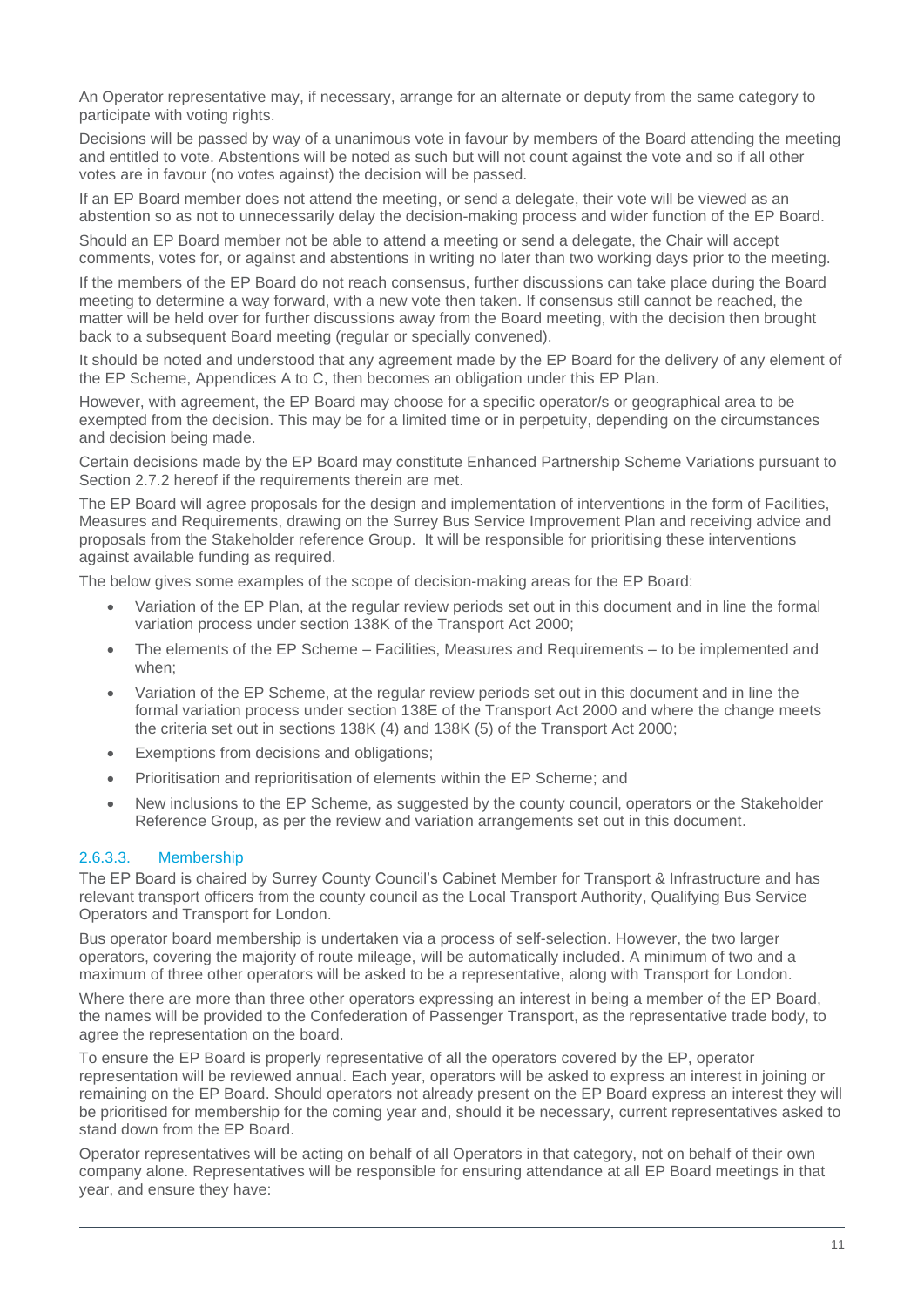- Fully reviewed and understood all meeting papers in advance of attendance; and
- The required mandate from the Operators they represent, and that any Requirements are capable of being fulfilled by the Operators that they represent.

#### 2.6.3.3.1. Other Representatives or Observers

With the agreement of the EP Board Chair, any other operators who are members of the EP Board and members of the Stakeholder Reference Group may request to observe an EP Board meeting.

They will be able to make comments and ask questions, at the discretion of the EP Board Chair, but will not have any entitlement to vote on decisions being made.

Observers, at the discretion of the EP Board, may be asked to sign a Confidentiality Agreement should any discussion, presentation or papers presented to the EP Board include information that is commercial in confidence.

#### 2.6.3.4. Meeting Arrangements

EP Board meetings will take place a minimum of twice a year, at regular times and following a meeting of the Stakeholder Reference Group. There is provision for specially-convened meetings as agreed by the Board, required to take decisions which in the opinion of the Chair cannot be deferred to a scheduled meeting, provided that a quorum can be achieved.

Where specially-convened meetings need to occur, notice will be given to EP Board members which will normally be a minimum of two weeks in advance.

Meeting length will vary according to agenda content but ordinarily be one to two hours.

Meetings will be administered by officers from Surrey County Council, including, for example, arranging meetings, taking and circulating minutes.

## 2.7. Arrangements for the Reviewing, Varying or Revoking of the EP Scheme

### 2.7.1. Review of Enhanced Partnership Scheme

Once the EP Scheme is made, the Facilities, Measures and Requirements contained in Appendices A, B and C will be reviewed by the Stakeholder Reference Group at least every six months following publication of data on progress towards targets, as required by the BSIP. Surrey County Council will initiate each review. The EP Board will be required to consider this review and decide whether changes to Appendices A, B and C are appropriate in response, taking account of available funding.

The Terms of Reference, as stated in Appendix D, will be reviewed annually.

Stakeholder Reference Group members suggesting changes to elements of the EP Scheme should be put in writing to Surrey County Council, along with an explanation for the suggested change. The county council will then determine if the suggested changes should be scheduled as a discussion item at the next Stakeholder Reference Group meeting, taken to the next EP Board meeting or if a specially-convened meeting of either the Stakeholder Reference Group or EP Board is required to consider the suggested change/s.

## 2.7.2. Changes to the Enhanced Partnership Scheme Facilities, Measures and **Requirements**

Any changes to the Facilities, Measures or Requirements set out in Appendices A, B and C will be considered bespoke changes to the EP Scheme. Any Operator of Qualifying Local Services, Surrey County Council or member of the Stakeholder Reference Group may bring a proposal or proposals to the Stakeholder Reference Group where it or they will be considered. As described in Section 2.6.1 above, any proposal must be submitted in time for its inclusion in the Stakeholder Reference Group meeting agenda and must explain how it meets the objectives of the EP Plan.

If a simple majority of the Stakeholder Reference Group agree in favour, the EP Board will then consider the proposal or proposals having undertaken its own investigations and analysis and vote on the change proposed at its next meeting. The county council, as the administering body, will then amend the relevant Appendix or Appendices to this EP Scheme if the EP Board votes in favour (with no votes against) of the proposal or proposals.

Surrey County Council and the Operators acknowledge that the implementation of specific Facilities, Measures and Requirements may require separate agreements to be negotiated and agreed between relevant parties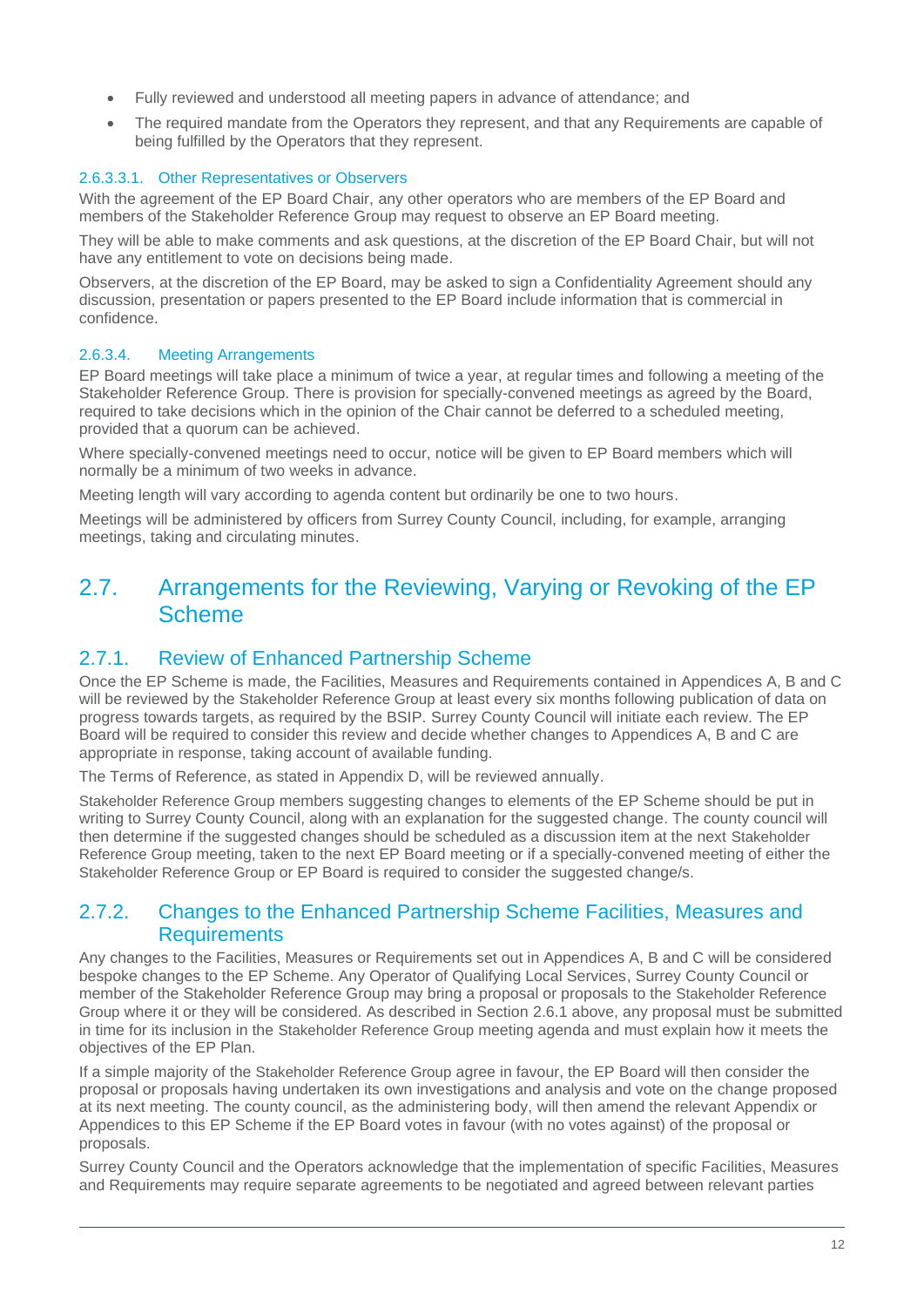and that any such Facilities, Measures and Requirements will be subject to the relevant parties entering into such agreements.

The EP Board will also consider when any such changes shall come into force, and / or the linking of the changes (for instance, any Operator Requirements to take effect only once any enabling Local Authority Facilities or Measures have been implemented, taking account of the lead time for service registrations should these be required).

As per section 2.4.1 above, any proposal to withdraw or reduce the scope of any bus priority scheme or named passenger interchange or bus station Facility requires the written approval of all Operators of Qualifying Services using that scheme at the time the proposal is made.

If the County Council consider the matter urgent then it may convene a special meeting of the Stakeholder Reference Group followed by a special meeting of the EP Board, giving at least 14 days' prior written notice for the meeting to all Stakeholder Reference Group and EP Board members and for the meeting of the EP Board to consider the proposed variation.

In the event that a number of Operators which would trigger the default Operator objection mechanism (as set out in the Enhanced Partnerships and Schemes (Objections) Regulations 2018 as may be varied from time to time) raise concerns in writing to a minimum of one subsequent EP Board meeting about a previous decision of the EP Board, the decision-making process for Enhanced Partnership Scheme Variations will revert to the default Operator objection mechanism contained in those regulations to review that decision and as appropriate for future decision-making purposes.

## 2.7.3. Other Changes to the Enhanced Partnership Scheme

Any other proposals (i.e. content other than Facilities, Measures and Requirements as set out in Appendices A to C) for changes to the EP Scheme will be considered under Section 138L of the Transport Act 2000. The proposer of a variation should demonstrate how this might contribute to achieving the objectives set out in the BSIP, EP Plan and Surrey County Council's current local transport policies. Any such proposals should be in writing and submitted to Surrey County Council's Transport Team [\(passenger.transport@surreycc.gov.uk\)](mailto:passenger.transport@surreycc.gov.uk).

Any Operator of Qualifying Local Services or Surrey County Council may bring a proposal or proposals to the SRG where it or they will be considered. If a simple majority of the Stakeholder Reference Group agree in favour, the EP Board will then consider the proposal or proposals and any accompanying evidence and vote on the change at its next meeting. If the proposal or proposals are approved by the EP Board, Surrey County Council will then follow the process set out in Section 138L of the Transport Act 2000 and The Enhanced Partnership Plans and Schemes (Objections) Regulations 2018 on behalf of the EP Board.

## 2.7.4. Revocation of the EP Scheme

Should Surrey County Council or any other member of the Stakeholder Reference Group believe that it is necessary to revoke the Plan or Scheme, then it must express this in writing to the Stakeholder Reference Group. The Stakeholder Reference Group will then consider and vote upon the proposal and submit it to the EP Board which will do the same.

Surrey County Council will take into consideration the votes of the Stakeholder Reference Group and EP Board in making its own decision whether to revoke the EP Plan or Scheme. It will then follow the process set out at Section 138O of the Transport Act 2000.

## 2.7.5. Postponement

Should it be necessary to postpone the implementation of any Facility, Measure or Requirement, Surrey County Council will follow the procedure at Section 138I of the Transport Act 2000. It must first use reasonable endeavours to seek the views of the SRG and the EP Board.

## 2.7.6. Data sharing and commercial confidence

At all times each member of the EP Board, as well as any other representatives or observers agreed to attend EP Board meetings, will respect data confidentiality and the EP Board will maintain processes to maintain and respect commercial confidentiality as required. Should any member believe there has been a breach of confidentiality, they should raise this with the Strategic Transport Manager of Surrey County Council.

The Stakeholder Reference Group will not be presented with data that already publicly available or is otherwise deemed not to be commercially sensitive.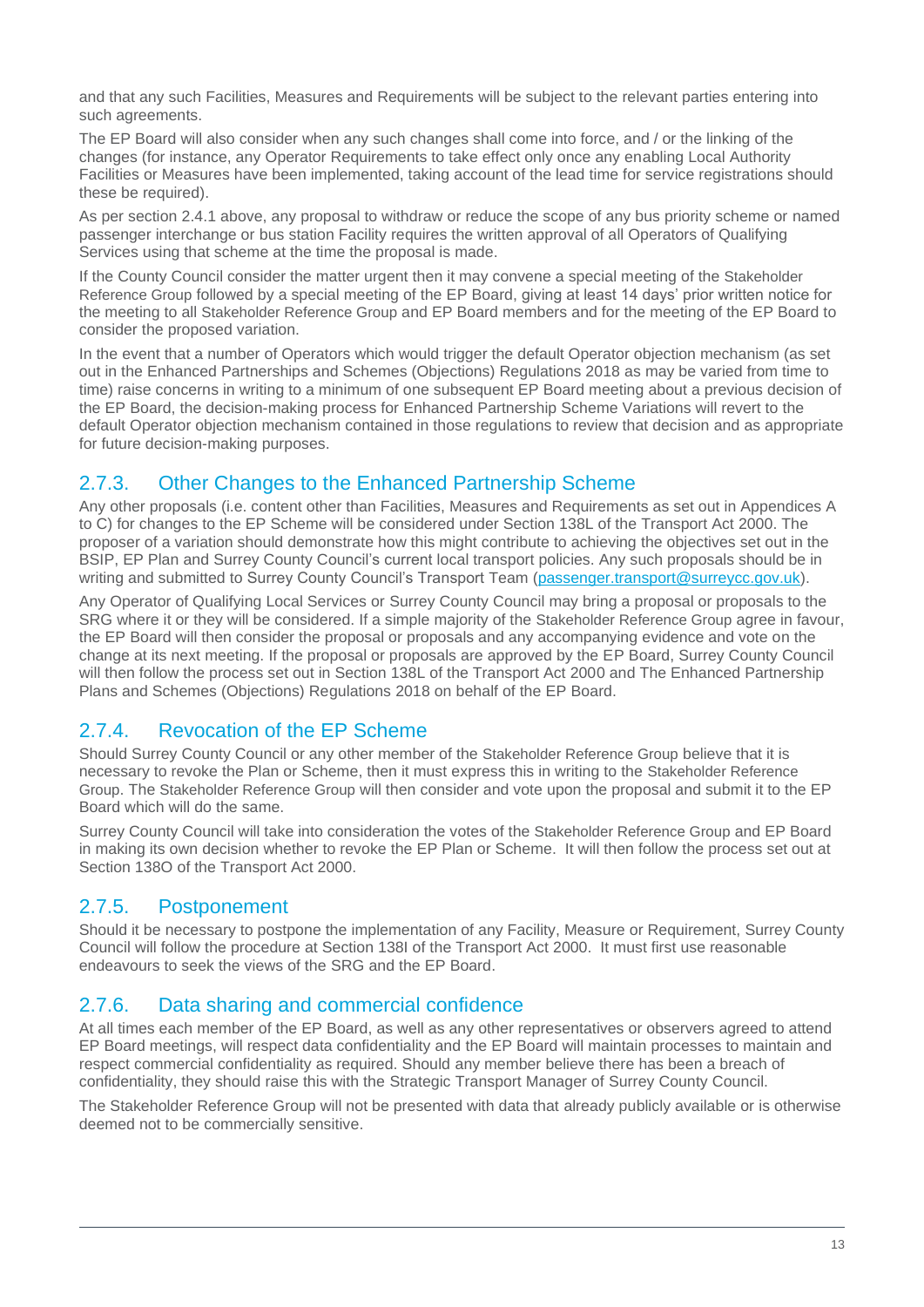# 3. Part 3 – APPENDICES

# Appendix A: FACILITIES

# 3.1. Facilities – Existing

## 3.1.1. Bus Priority Schemes

There are currently 13 bus lanes in Surrey with camera enforcement operational on Woking High Street. Onslow Street and Woking Road bus lane enforcement cameras were introduced December 2021.

Surrey County Council has recently allocated £9 million of capital funding for further bus priority measures. This investment will be targeted at pinch-points on the highway that impede the free flow of buses, focussing on the routes to benefit from zero emission buses, for example the Redhill-Horley-Gatwick corridor. Bus priority feasibility studies have been completed across the Redhill/Reigate area including the A23 Redhill – Horley corridor, and the A25 Epsom Road, Guildford. Interventions identified in these studies are now being prioritised for detailed design and delivery.

## 3.1.2. Bus Stations

There are three bus stations within Surrey, the Friary Bus Station in Guildford, Staines Bus Station and Redhill Bus Station. Surrey County Council provides a local bus planning overview at each bus station to ensure effective operation of bus services and bus stand allocation. In addition, bus publicity is provided, and bus stop infrastructure is maintained at all three bus stations. The county council also manages the RTPI system and information displays at Redhill and Guildford bus stations.

The respective borough councils take responsibility for maintaining the fabric of the bus stations including cleaning.

## 3.1.3. Bus Stops

Including the bus stations, there are around 5,650 bus stops in the NaPTAN database (May 2021). Except for stops maintained by TfL, stop posts, flags and stands are maintained by the county council. Where present, shelters may be provided and / or maintained by the county council, borough or district council or local council (that is a Parish of Town Council), or through a commercial advertising bus shelter agreement with the boroughs/districts

## 3.1.4. Real Time Information

There are currently 400 roadside RTPI displays across the county with £1.4m allocated for the expansion of real time across the Surrey network.

## 3.1.5. Zero Emission Infrastructure

Nine zero emission full electric buses currently operate on the Guildford Park and Ride network, introduced in partnership with bus operator Stagecoach and supported by a DfT grant. Fuelling infrastructure is located Stagecoach's depot in Peasmarsh, Guildford.

Surrey County Council has also allocated £32.3m of capital funding to accelerate the introduction of more zero emission buses into Surrey between 2022 and 2024. The first approved scheme will see 34 hydrogen fuel cell buses introduced on the Metrobus network at a cost of £16.4m and funded by the council, supported by investment in bus priority measures and more real time information. This council investment complements a £10m investment being made by Metrobus, UK Government and the EU Jive 2 Project that combined is purchasing a further 20 HFC buses, plus fuelling infrastructure for use on the Fastway network of services operating in Surrey & Sussex.

In creating this investment, the objective is to accelerate the introduction of more zero emission buses, with complementary funding secured from local bus operators.

Two electric minibuses will start operation March 2022 to provide the Digital Demand Responsive Transport (DDRT) across Mole Valley. Charging infrastructure to support these vehicles is being delivered in partnership with Mole Valley District Council.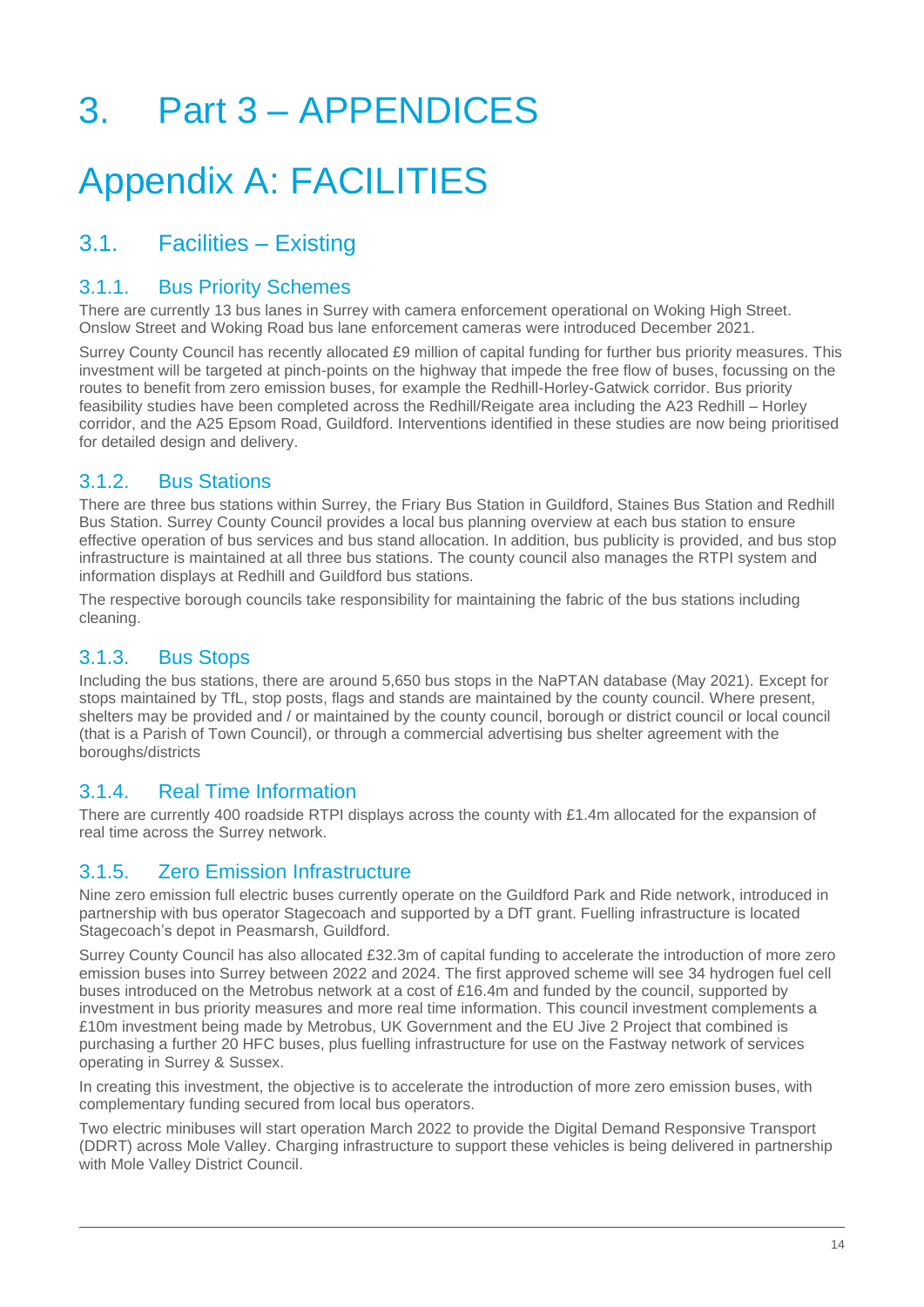# 3.2. Facilities – Approved for Implementation by the EP Board

Any new Facilities or any changes to existing Facilities outlined in Section 3.3 below will be subject to appropriate funding, feasibility, and approval by the EP Board in accordance with the governance arrangements set out in this document.

## 3.3. Facilities for consideration subject to funding, feasibility and EP Board and Surrey County Council (where required) approval

Below is a general description of the Facilities currently identified for consideration. The details of these are intended to be developed by Surrey County Council and relevant Operators and other stakeholders through the Enhanced Partnership process. Each Facility will be subject to appropriate funding, feasibility, and approval by the EP Board in accordance with the governance arrangements set out in this document.

#### **Make improvements to bus services and planning: Increase bus priority measures**

• Improvements to bus priority including:

#### *Table Y: Proposed bus priority schemes*

| Title of scheme                                                                                       | Detail on aspiration                                                                                                                                                                                                                                                                                                                                                   |
|-------------------------------------------------------------------------------------------------------|------------------------------------------------------------------------------------------------------------------------------------------------------------------------------------------------------------------------------------------------------------------------------------------------------------------------------------------------------------------------|
| <b>East Surrey Bus Priority</b><br>Programme with a focus on<br>Redhill & Reigate                     | Junction improvements, bus lanes, intelligent bus priority at traffic signals,<br>bus friendly traffic management; A23 from Gatwick - Horley - Redhill -<br>Merstham; A217 Gatwick - Horley - Reigate; Services<br>Fastway20/100/315/400/420/422/424/430/435/460                                                                                                       |
| Guildford + Woking (incl.<br>environs) Bus Priority<br>Programme                                      | Junction improvements, bus lanes, intelligent bus priority at traffic signals,<br>bus friendly traffic management; A25 Epsom Road; town centre -<br>University/Research Park corridor (SMC1);<br>A320/A322/A323/A246/A247/A3100/A25/A31 corridors; all bus services<br>to/through Guildford and Woking                                                                 |
| <b>Blackwater Valley Bus</b><br><b>Priority Programme</b><br>(Farnham - Ash - Frimley -<br>Camberley) | Junction improvements, bus lanes, intelligent bus priority at traffic signals,<br>bus friendly traffic management; Farnham - Ash - Frimley - Camberley<br>corridors including roundabout improvement at A325 Frimley; improved<br>public transport access to/from Frimley Park Hospital roundabout<br>improvement at Frimley; services 1/2/3/4/5/11/17/18/19/34/35/194 |
| Wider Elmbridge Bus<br><b>Priority Programme</b>                                                      | Junction improvements, bus lanes, intelligent bus priority at traffic signals,<br>bus friendly traffic management; A244/A245/A307/A309/A317 bus corridors                                                                                                                                                                                                              |
| North-West Surrey Bus<br><b>Priority Programme</b><br>including Access to<br>Heathrow                 | Junction improvements, bus lanes, intelligent bus priority at traffic signals,<br>bus friendly traffic management; A308 Sunbury Cross - Crooked Billet                                                                                                                                                                                                                 |

- Expand camera enforcement of moving traffic offences
- Review bus stop layouts to improve operational efficiency and accessibility
- Review phasing of traffic signals
- Lobby for strategic infrastructure improvements. Support a new Heathrow Southern Access Tunnel
- Explore scope for new park and ride sites alongside rationalisation of parking provision
- 5 route reviews per year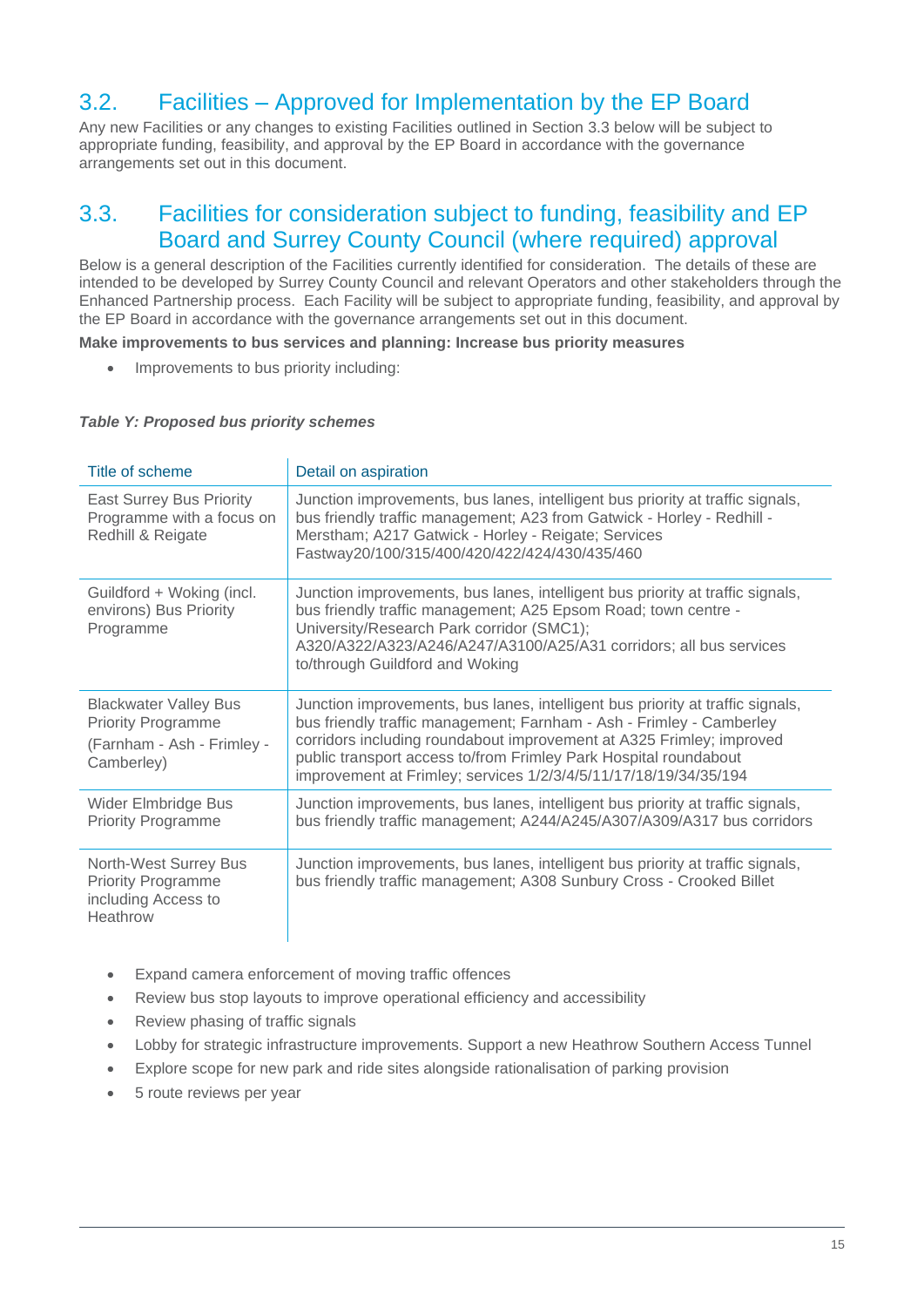# Appendix B: MEASURES

# 3.4. Measures – Existing

**Make improvements to bus services and planning: Increase bus priority measures**

• Revised Bus Lane and Bus Lane Enforcement Policy (Feb 2020)

**Make improvements to bus services and planning: Increase demand responsive services**

Recent Rural Mobility Fund grant of £0.6m and local contribution of £0.4m to fund DRT in the Mole Valley District.

#### **Make improvements to bus services and planning: Increase zero emission vehicles**

Surrey County Council has also allocated £32.3m of capital funding to accelerate the introduction of more zero emission buses into Surrey between 2022 and 2024. This is supported by a further £9m for bus priority measures and a further £1.4m for more real time passenger information. £6.3m has also been allocated to electrify the community transport fleet in the county.

The above will be delivered in partnership with bus operators, community transport operators and other partners.

# 3.5. Measures – Approved for Implementation by the EP Board

Any new Measures or any changes to existing Measures outlined in Section 3.6 below will be subject to appropriate funding, feasibility, and approval by the EP Board in accordance with the governance arrangements set out in this document.

## 3.6. Measures for consideration subject to funding, feasibility and EP Board and Surrey County Council (where required) approval

Below is a general description of the Measures currently identified for consideration. The details of these are intended to be developed by Surrey County Council and relevant Operators and other stakeholders through the Enhanced Partnership process. Each Measure will be subject to appropriate funding, feasibility, and approval by the EP Board in accordance with the governance arrangements set out in this document.

#### **Make improvements to bus services and planning: Increase bus priority measures**

- Increased enforcement powers for Moving Traffic Offences.
- Identify bus service delays on the network and investigate measures to reduce these.

### **Make improvements to bus services and planning: Increase demand responsive services**

- Expansion of DRT services in certain areas, including Tandridge, Waverley, rural areas of Surrey Heath, Guildford and Reigate & Banstead
- Explore opportunities to improve connectivity to remote employment sites.
- Total transport consideration.

#### **Make improvements to bus passenger experience: Invest in accessible and inclusive bus services**

- New development to take appropriate account of the needs of all bus users.
- Develop a programme to make all bus stop infrastructure accessible

#### **Make improvements to bus passenger experience: Protect personal safety of bus passengers**

- Improving personal safety at bus stops. As well as what can be done to improve safety to/from bus stops
- Bus stop inventory survey.

#### **Improvements to fares and ticketing: Integrate ticketing between operators and transport**

- Work with Plusbus to expand the scheme offer in Surrey.
- Development of Mobility as a Service framework.

#### **Improvements to passenger engagement: Passenger Charter**

• Establish a Passenger Charter in consultation with operators and the Stakeholder Reference Group.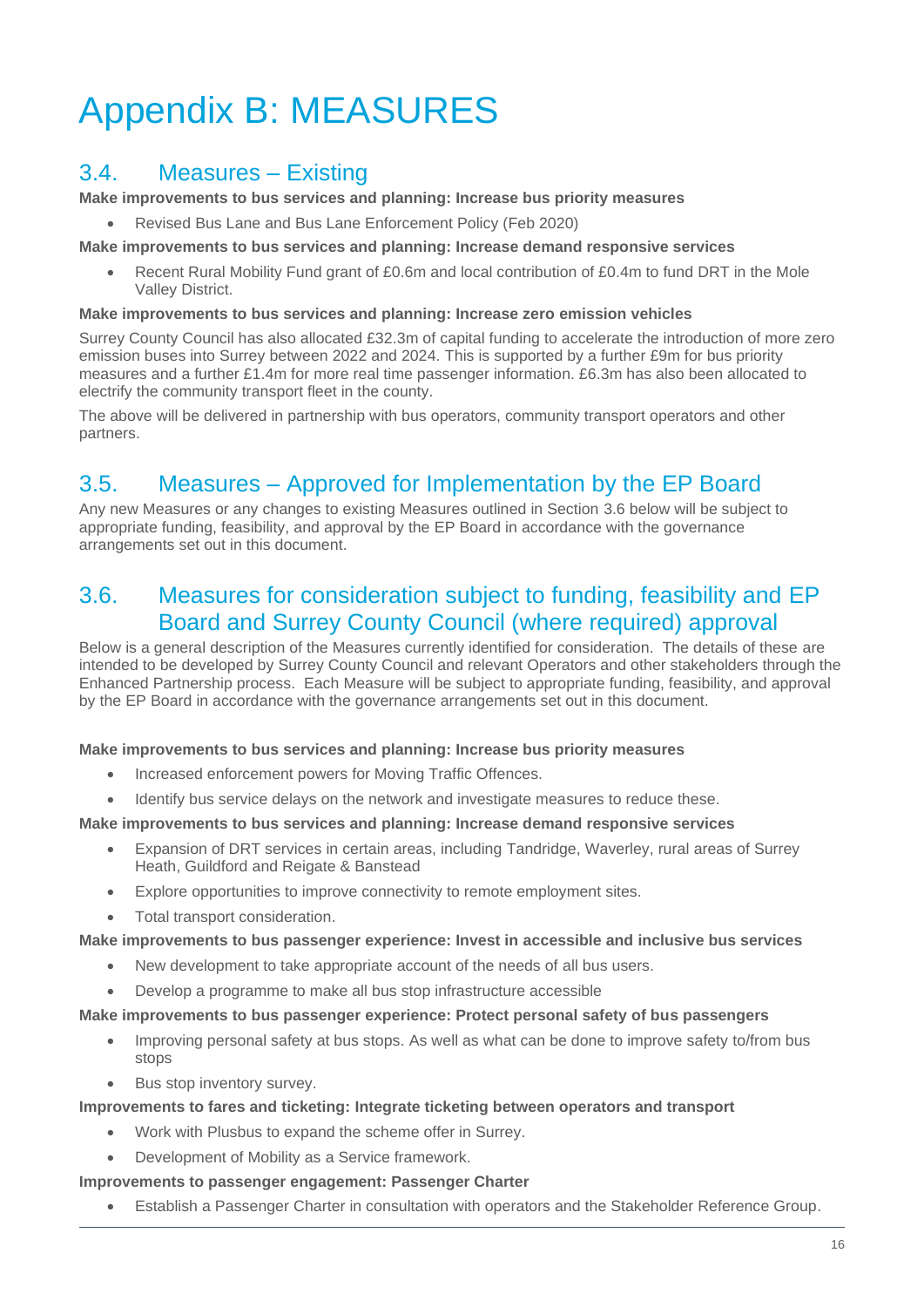#### **Other: Integration with Development and Land Use Planning**

- Use the existing Public Transport Accessibility Model to evidence enhancing existing services
- Promote bus service provision as part of new developments, working with the Planning Authorities

### **Other: Mobility credits**

Explore the potential for mobility credits in Surrey.

**Make improvements to bus services and planning: Integrate services with other transport modes**

- Improve physical connections between bus and rail services.
- Develop mobility hubs.

**Make improvements to bus passenger experience: Invest in accessible and inclusive bus services**

- Identify and develop solutions to meet accessibility standards at bus stops.
- Provide step free access at interchange points at rail stations.

#### **Make improvements to bus passenger experience: Protect personal safety of bus passengers**

- Improve walking and cycling routes to bus stops.
- Accessibility and quality improvement at Guildford, Redhill and Staines bus stations.

#### **Improvements to passenger engagement: Improve bus information**

- Revise the processes for the provision of roadside information and standardise display cases where possible.
- Increase the number of real time information displays provided at bus stops.
- Improve the quality, consistency and timeliness of data from bus operators
- Devise a minimum specification for bus stops within the county devise a hierarchy of specification for different locations/environments
- Review bus stop provision and maintenance.
- Integrate Urban Traffic Management Control (UTMC) and bus passenger real time systems to improve delay and disruption messaging.
- Surrey County Council to strengthen marketing and information capacity.
- Establish a dedicated customer service offer alongside Sussex County Council.
- Explore a 24/7 customer service centre.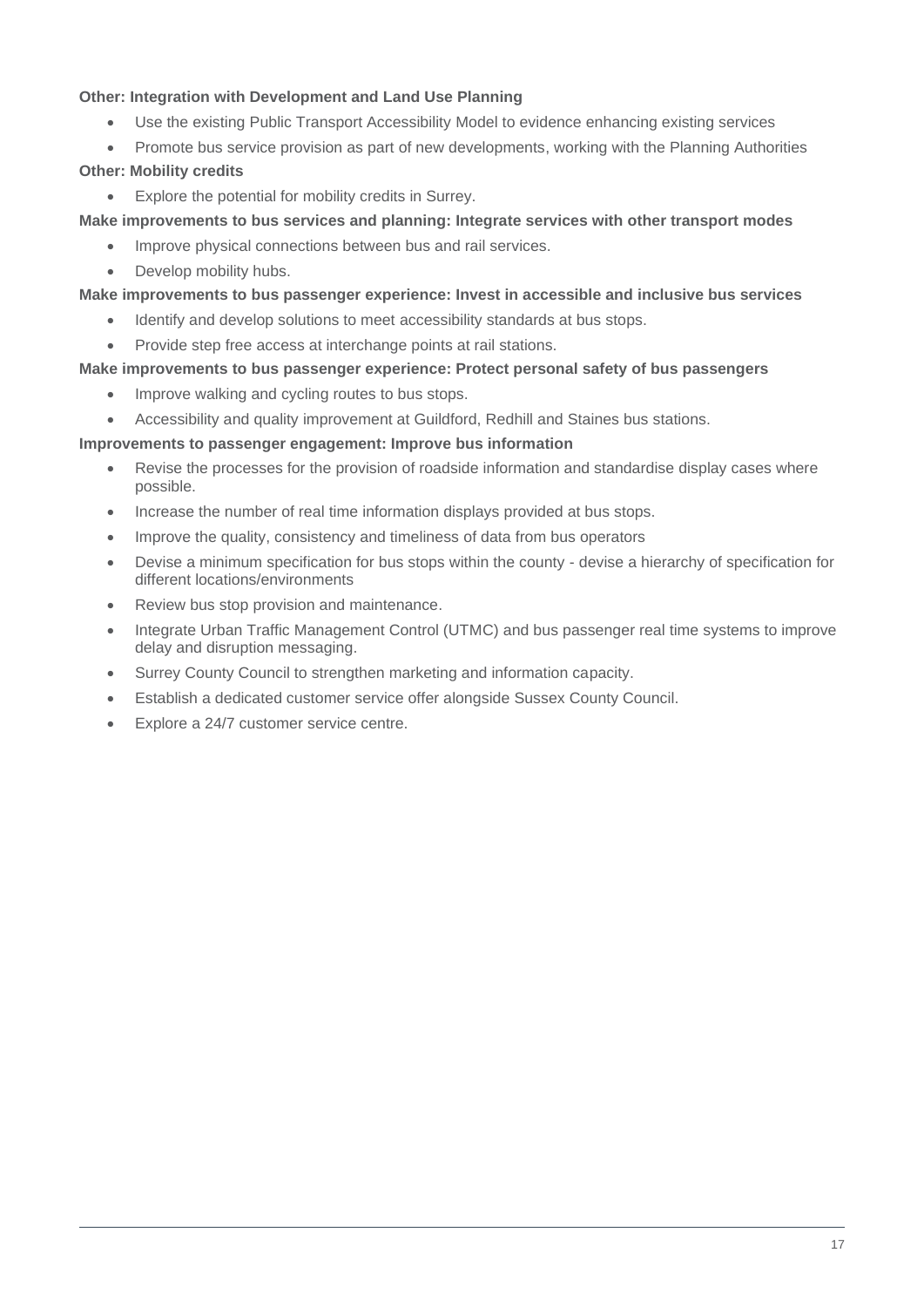# Appendix C: REQUIREMENTS

# 3.7. Existing

## 3.7.1. Emissions Standards

TABLE – Emissions standards of and age of PSVs in Surrey (October 2021)

| Standard                     | Number | Percentage<br>$(\% )$ | Less than<br>3 yrs old | $3 - 5$ yrs | $6 - 8$<br>yrs | $9 - 12$<br>yrs | $13 - 15$<br>yrs | 16 yrs<br>÷  |
|------------------------------|--------|-----------------------|------------------------|-------------|----------------|-----------------|------------------|--------------|
| Zero<br>Emission<br>Electric | 16     | $\overline{2}$        | 16                     | 0           | $\overline{0}$ | $\Omega$        | $\Omega$         | $\mathbf{0}$ |
| Euro 6                       | 349    | 49                    | 69                     | 171         | 53             | 49              | 5                | 2            |
| Euro 5                       | 176    | 25                    | 9                      | 8           | 79             | 38              | 42               | 0            |
| Euro 4                       | 102    | 14                    | 0                      | $\theta$    | $\overline{2}$ | 49              | 46               | 5            |
| Euro 3 &<br>below            | 63     | 9                     |                        | $\Omega$    | $\overline{0}$ | $\Omega$        | 42               | 20           |

The County Council's Cabinet has agreed a capital allocation of £32.3m for the purchase of zero emission vehicles. The first allocations of this funding will be used for Hydrogen Fuel Cell buses to be procured by the council and operated by Metrobus, alongside the purchase of Zero Emission Demand Responsive Vehicles for use in rural parts of the county. Other projects will follow in 2022 and 2023.

# 3.8. Other

Any local bus service operating will continue to operate at a similar frequency or better than that operated at the commencement of the Scheme, subject to commercial operation, or sufficient funding being available.

Commercial services or journeys can be reduced or withdrawn if the operator is able to demonstrate to the Council that (a) the need no longer exists; or (b) it is no longer commercially viable.

Operators will be proactive in looking to enhance frequencies of bus services operated. They will work with the Council to determine if this can be done commercially, or to determine what level of funding would be required to achieve this. If enhancements cannot be done commercially, enhancements will only be made if additional funding is available.

The Council will follow available procurement routes to improve service frequencies, including negotiation with bus operators regarding enhancements that can be operated commercially.

Council funding for supported bus services will not be reduced.

### **Data Requirements:**

Operators will continue to submit monthly statistics to the Council for patronage, revenue and lost journey declarations.

Operators will submit information to the Council on the vehicles typically used on services operating within Surrey, including those otherwise exempt under section 2.3.4 of the Plan. This will include the age of the vehicles, emissions and types of fuel or power. Data will be provided as a snapshot within a defined time period specified by the Council and no more than twice a year.

Operators will submit all live data to BODS as required by the DfT, including those services otherwise exempt under section 2.3.4 of the Plan.

# 3.9. Requirements Approved for Implementation by the EP Board

Any new Requirements or any changes to existing Requirements outlined in Section 3.10 below will be subject to appropriate funding, feasibility, and approval by the EP Board in accordance with the governance arrangements set out in this document.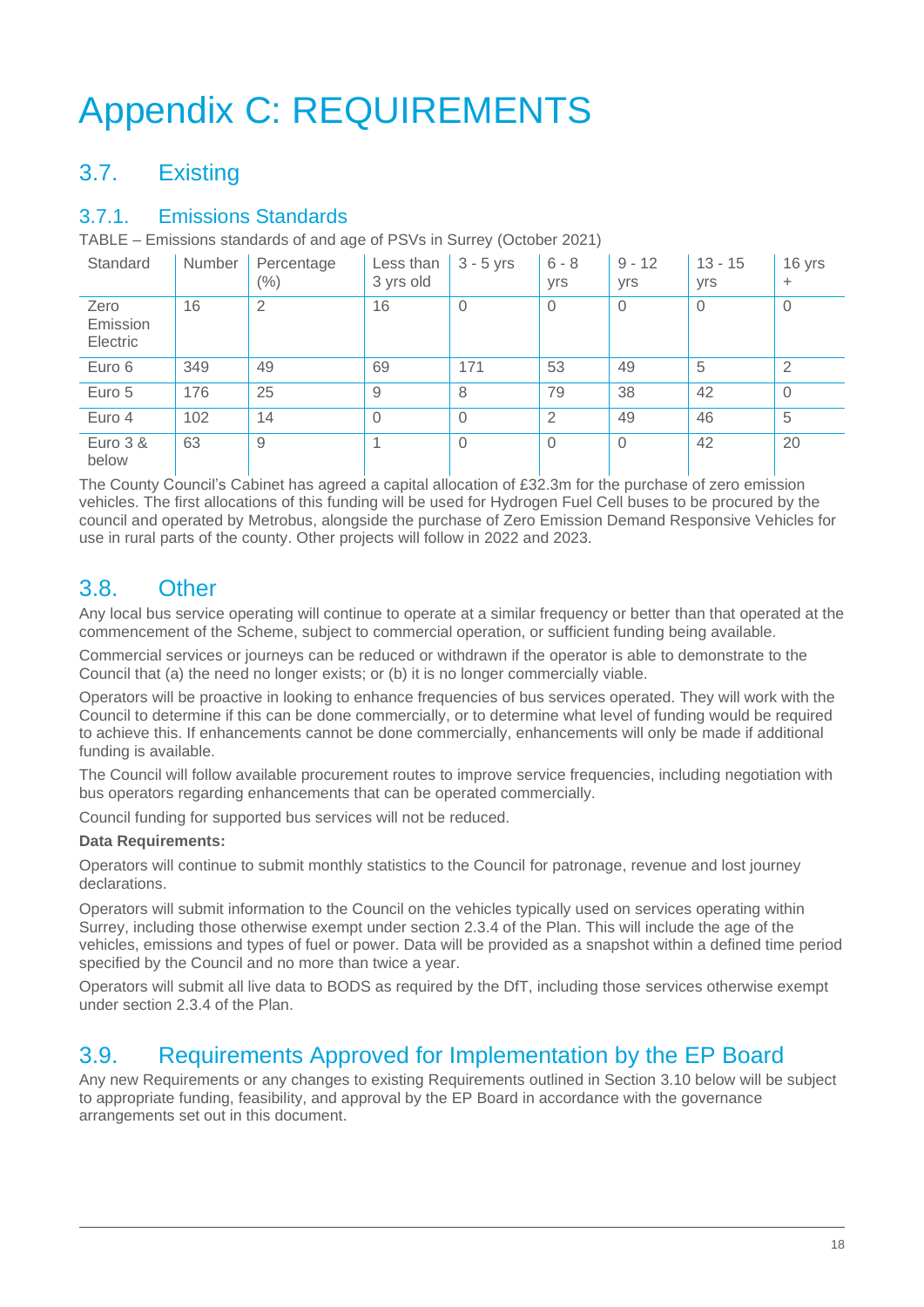## 3.10. Requirements for consideration subject to funding, feasibility and EP Board and Surrey County Council (where required) approval

Below is a general description of the Requirements currently identified for consideration. The details of these are intended to be developed by Surrey County Council and relevant Operators and other stakeholders through the Enhanced Partnership process. Each Requirement will be subject to appropriate funding, feasibility, and approval by the EP Board in accordance with the governance arrangements set out in this document.

#### **Make improvements to bus services and planning: Simplify services**

- Operators to publicise other company's services on the same route
- Standardised timetable change dates (three times per year)
- Standardise Christmas & New Year level of operation across all operators

#### **Make Improvements to Bus Services and Planning: More Frequent and Reliable Services**

• Investment in the GOLD 1 and Route 100 BRT corridors

#### **Make improvements to bus services and planning: Review service frequency**

- Funding to be sought so that category 1 services will operate at least every 30 minutes, daytime, hourly evenings and Sundays
- Provide some enhancement funding for selected category 2 services for specific reasons
- Fund removal of duplicate services and to prevent over-provision where appropriate

#### **Improvements to fares and ticketing: lower fares**

- Operators will accept the proposed multi-operator ticket
- Implement a free travel for young carers
- Operators will provide limited free or discounted travel to people starting work from unemployment
- Introduce a reduced evening fare

#### **Improvements to fares and ticketing: simplify fares**

- Operators will offer an Under 20s or Under 25s half fare scheme
- Standardised discounts for groups

#### **Make improvements to bus passenger experience: higher specification buses**

- The Council will include options for improved engine emission standards in all future tenders
- The Council will support operators in upgrading fleets to reduce environmental impacts and meet our Climate change objectives, subject to available funding
- Mid-life bus refurbishment scheme
- In line with upcoming statutory requirements, all buses will need to provide next stop screens and announcements as standard

#### **Make improvements to bus passenger experience: Invest in accessible and inclusive bus services**

• Disability, autism and dementia awareness training for staff

#### **Make improvements to bus passenger experience: Protect personal safety of bus passengers**

• CCTV will be mandated on bus services

#### **Improvements to passenger engagement: Passenger charter**

• Operators in Surrey will agree to operate the passenger charter

#### **Improvements to passenger engagement: Improve bus information**

- Bus operators to ensure that RTPI data is up to date and 'live' to feed into the Real Time Information system
- Operators will work collaboratively to share service information on each other's apps and websites

### **Make improvements to bus services and planning: Integrate services with other transport modes**

• Improved timetable alignment between bus and rail services

#### **Make improvements to bus services and planning: Review socially necessary services**

Continue to provide socially essential services

#### **Make improvements to bus passenger experience: Invest in decarbonisation**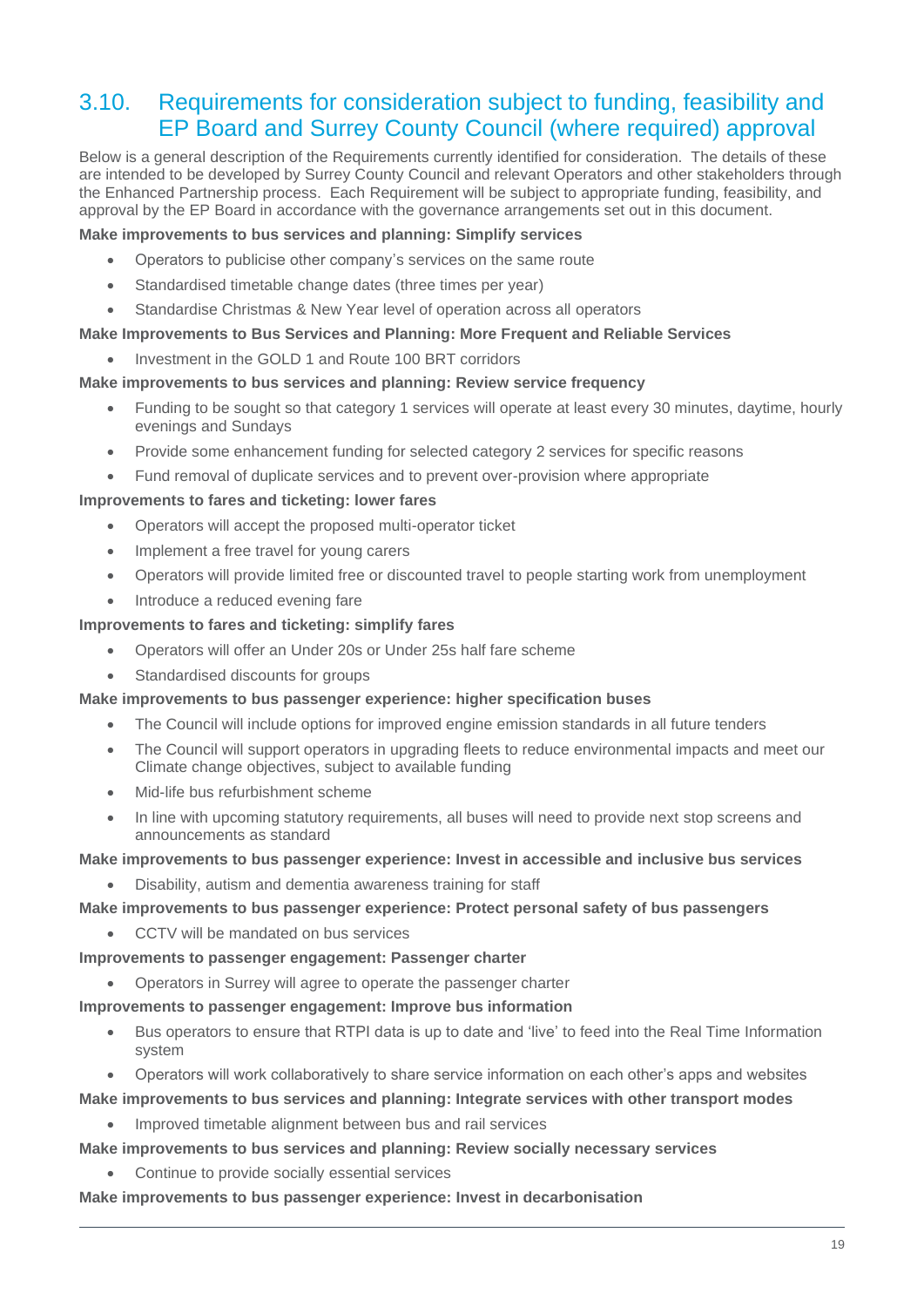- Seek funding opportunities to deliver a migration to zero-emission bus fleet with associated infrastructure over the coming years
- Pursue funding to investigate the feasibility of different types of technology applied to the constraints at bus depots and the mileages being operated on bus routes in Surrey in order to establish the most cost-effective means of decarbonising the bus fleet

#### **Other**

- Seek the standardisation and expansion of data collection to ensure the performance of specific interventions and the overall performance of the EP. This includes:
	- ‐ agreeing the scope of data to be collected,
	- ‐ how the data will be collected, stored and treated (i.e. treated as shareable or commercially sensitive)
	- ‐ how data will be used to assess the performance of the partnership.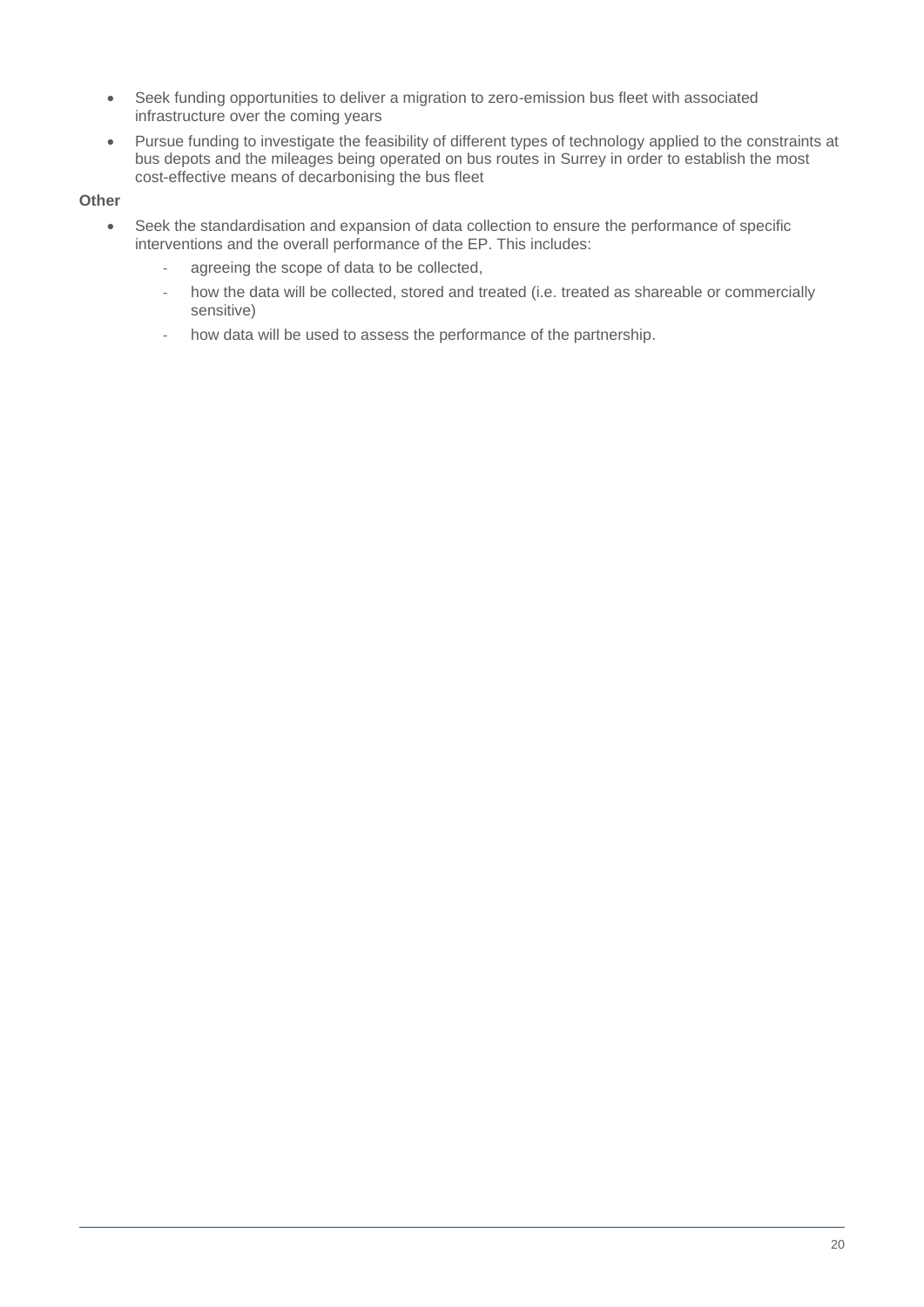# Appendix D: Terms of Reference

# 3.11. Stakeholder Reference Group (SRG)

External group to support the EP Board by providing scrutiny and challenge to the delivery of the EP. The membership of the SRG is made up of representatives from groups set out in section 2.6.2.2.

Other than already stated in section 2.6.2, the Stakeholder Reference Group is created to:

- Provide opportunity to discuss issues of any kind affecting bus provision or operation in Surrey;
- Build consensus across stakeholders and to make recommendations to the EP Board for decision; and
- Provide challenge to the EP Board on priorities set by the board and performance of the EP.

SRG members can request, subject to agree by the EP Board:

- To be an observer at EP Board meetings, subject to any necessary confidentiality agreement;
- Items to be discussed by the EP Board; and
- To be represented, or nominate a representative, on the Delivery Group, where their presence and expertise will assist the Delivery Group in the task or tasks as set by the EP Board.

# 3.12. Enhanced Partnership Board

The Enhanced Partnership Board will provide strategic project direction and scrutiny on interventions within the Enhanced Partnership Plan as well as having oversight and direction of financial delivery and the monitoring and evaluation framework.

Other than already stated in section 2.6.3, the Enhanced Partnership Board will:

- Develop and continuously review a process to prioritise available funding to potential Facilities, Measures and Requirements;
- Liaise with equivalent governance bodies in neighbouring Enhanced Partnerships, on matters both of policy and direction and on specific cross-boundary issues;
- Develop and agree a forward plan for programming work for future vears;
- Liaise with Surrey County Council regarding potential bids to external bodies for funding and ensure as far as possible that such bids reflect the priorities of the EP;
- Agree processes for monitoring performance of the EP, including reporting to the DfT;
- Champion the aspirations of the EP with local and regional stakeholders, national groups and Government; and
- Define the tasks, make up and deliverables of the EP Delivery Group.

# 3.13. Delivery Group

Made up of Surrey County Council officers and Operators, the Delivery Group:

- May be tasked by the EP Board to develop information, proposals or other materials to facilitate decision-making by the Board;
- Will provide the link between neighbouring authorities and operators where decisions made by the EP Board effect cross boundary services;
- Will provide updates to the EP Board on progress against decisions made, for instance:
	- the project, scheme and initiative progress
	- ‐ cost management and spend profiling
	- risk and issues management

Membership of the Delivery Group will vary depending on the requirements Facility, Measure or Requirement being implemented or the request for information or expert advice made by the EP Board.